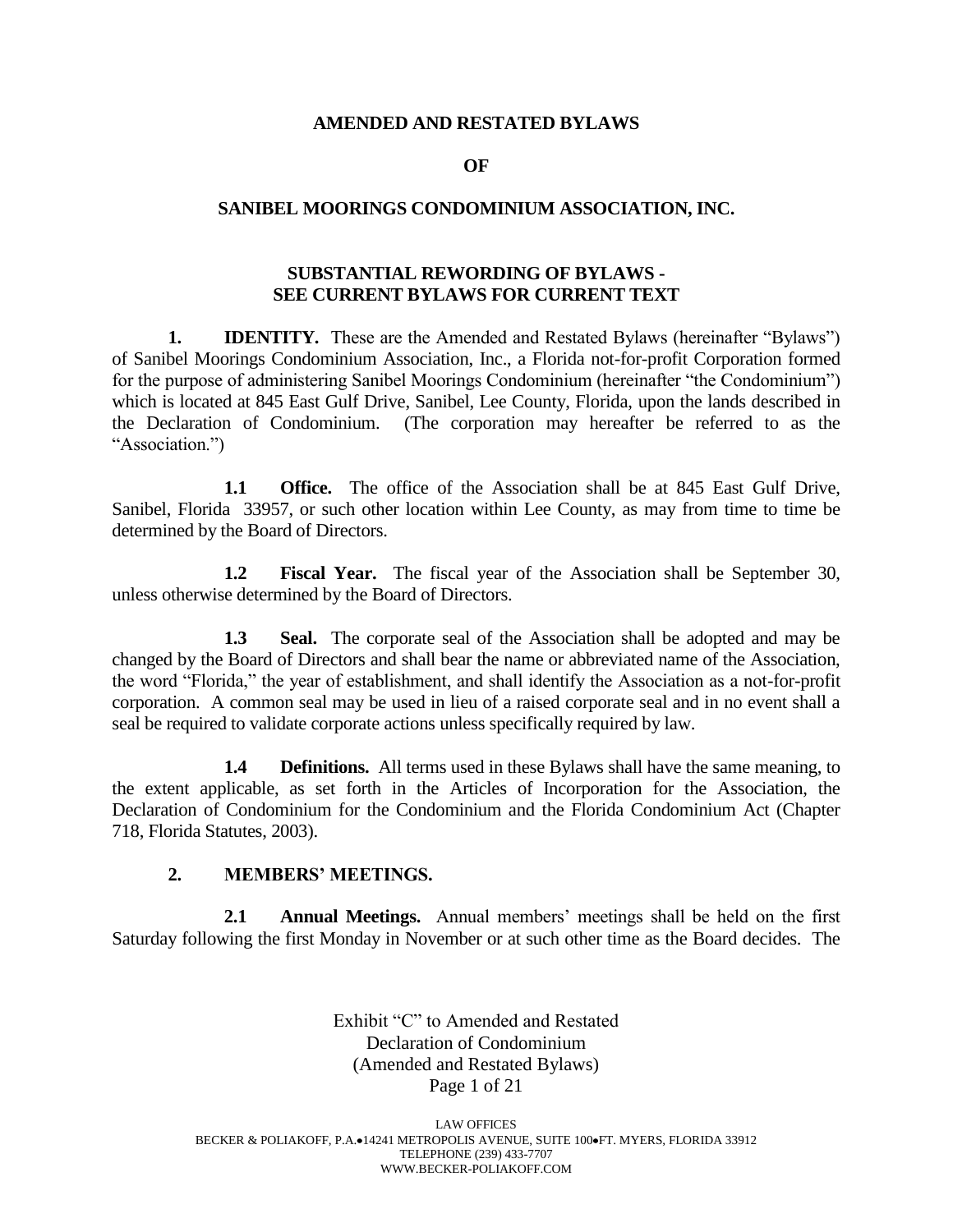annual meeting shall be held at the time determined by the Board for the purpose of transacting any business authorized to be transacted by the members.

**2.1.1** Within the seven days prior to the Annual Meeting, the Board of Directors shall have a meeting. Among other Board items to be discussed, this meeting shall appoint inspectors for the election of Directors. These inspectors shall consist of at least one Director who is not standing for election plus two or more Association members. These inspectors will have a meeting prior to the Annual Meeting, at which ballots for the election of Directors will be counted, proxies will be certified and acceptance of registration procedures to establish the number of persons present or by proxy.

**2.2 Special Meetings.** Special members' meetings shall be held whenever called by the President or by a majority of the Board of Directors, and shall be called by the President or Secretary within a reasonable time of receipt of written notice from 25% of the voting interests of the Association. Members' meetings to recall a member or members of the Board of Directors may be called by 10% of the voting interests of the Association who shall give notice of the meeting, stating the purpose of the meeting, pursuant to Section 718.112(2)(k), Florida Statutes (2003), as amended from time to time.

**2.3 Notice of Members' Meetings.** Notice of all members' meetings, stating the time, place, and purpose(s) of the meeting, shall be sent to each Unit Owner by United States regular mail, unless waived in writing, at least 30 days prior to the meeting as to annual meetings and 10 days as to special meetings. Hand delivery and electronic notice is acceptable where permissible by law. Officers required to give notice may delegate the actual giving of notice to another person, such as an Assistant Officer or managing agent. Any members' meeting or election at which one or more Directors are to be elected must be noticed as provided for in Section 2.4 next following. An officer of the Association or other person providing notice shall execute an affidavit of mailing per Section 718.112(2)(d)(2), Florida Statutes (2003), as amended from time to time, which shall be retained in the official records of the Association as proof of such mailing. The notice of the annual meeting shall include an agenda for all known substantive matters to be discussed, or have such an agenda attached to it. A copy of the notice and agenda shall be posted at a conspicuous location, designated by Board resolution, on the Condominium Property.

Notice of specific meetings may be waived before or after the meeting and the attendance of any member (or person authorized to vote for such member) shall constitute such member's waiver of notice of such meeting, except when his (or his authorized representative's) attendance is for the sole and express purpose of objecting at the beginning of the meeting to the transaction of business because the meeting is not lawfully called.

**2.4 Board of Directors Election Meetings - Notice and Procedure.** The regular election of Directors shall occur as the first item of business at the annual meeting.

> Exhibit "C" to Amended and Restated Declaration of Condominium (Amended and Restated Bylaws) Page 2 of 21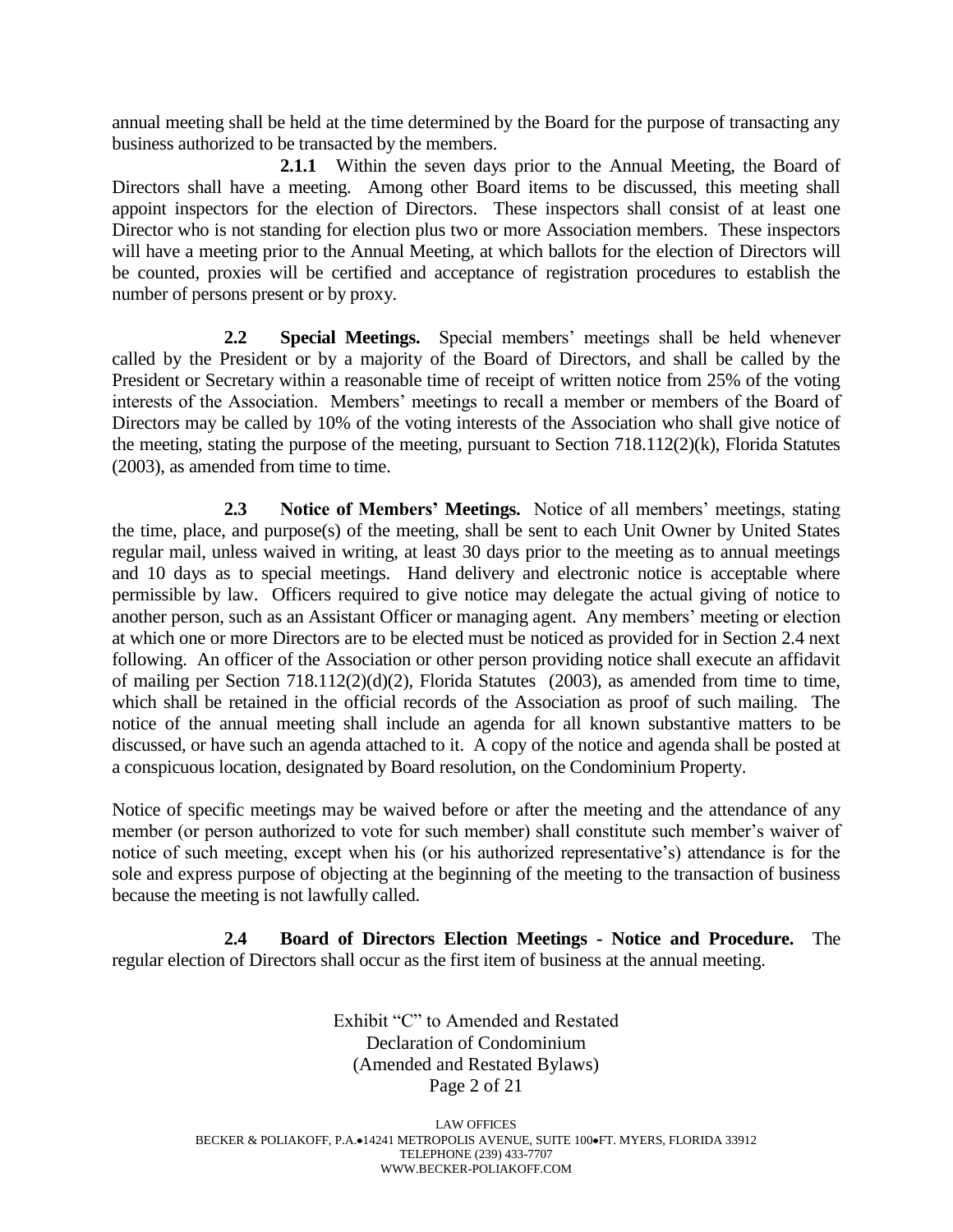**2.4.1** Not less than 60 days before a scheduled election, the Association shall mail, or deliver, whether by separate Association mailing or included in another Association mailing or delivery including regularly published newsletters, to each Unit Owner entitled to vote, a first notice of the date of the election. Any person desiring to be a candidate for the Board of Directors shall give written notice to the Association not less than 40 days before scheduled election. Not less than 30 days before the election, the Association shall mail or deliver a second notice of the election to all Unit Owners entitled to vote therein, together with a written ballot which shall include an information sheet (if provided by the candidate), no larger than 8½ inches by 11 inches furnished by the candidate, to be included with the mailing of the ballot, with the costs of mailing and copying to be borne by the Association.

**2.4.2** There is no quorum requirement necessary for an election. However, at least twenty percent (20%) of the Units must cast a ballot in order to have a valid election and elections shall be decided by a plurality of those votes cast.

**2.4.3** In the event that there are only as many (or fewer) candidates prequalified for election as there are open seats on the Board, no election shall be held and the prequalified candidates shall automatically become members of the Board after the annual meeting.

**2.4.4** It is the intention of this Article 2.4 to "opt out" of the statutory election procedures found at Section 718.112(2)(d), Florida Statutes (2003). To this end, the Board may establish additional election rules as it deems appropriate to ensure a fair election process. Substantial compliance with these Bylaws relative to election procedures is sufficient.

**2.5 Quorum/Voting.** A quorum at members' meetings shall consist of persons entitled to cast a majority of the voting interests of the entire membership. Decisions made by a majority of the voting interests present and voting, in person or by proxy, at a meeting at which a quorum is present shall be binding and sufficient for all purposes except such decisions as may by Chapter 718, Florida Statutes (2003) or the Condominium Documents require a larger percentage in which case the percentage required in Chapter 718, Florida Statutes (2003), or the Condominium Documents shall govern. To the extent lawful, Unit Owners may join in any action taken at a meeting of the members through written approval of such action executed after the meeting, and such approval shall be as though the Unit Owner duly approved the action of the meeting in question.

**2.6 Indivisible Vote.** Each Unit shall have one indivisible vote. If a Unit is owned by a corporation, any officer may vote on behalf of said corporation. If a Unit is owned by a partnership, any partner may vote on behalf of the partnership. If a Unit is owned in trust, any beneficiary of a trust shall be entitled to vote. Any person asserting the right to vote on behalf of a Unit owned by an artificial entity shall be conclusively presumed to be entitled to vote on behalf of said Unit, unless the Unit has filed voting instructions with the Association designating some other

> Exhibit "C" to Amended and Restated Declaration of Condominium (Amended and Restated Bylaws) Page 3 of 21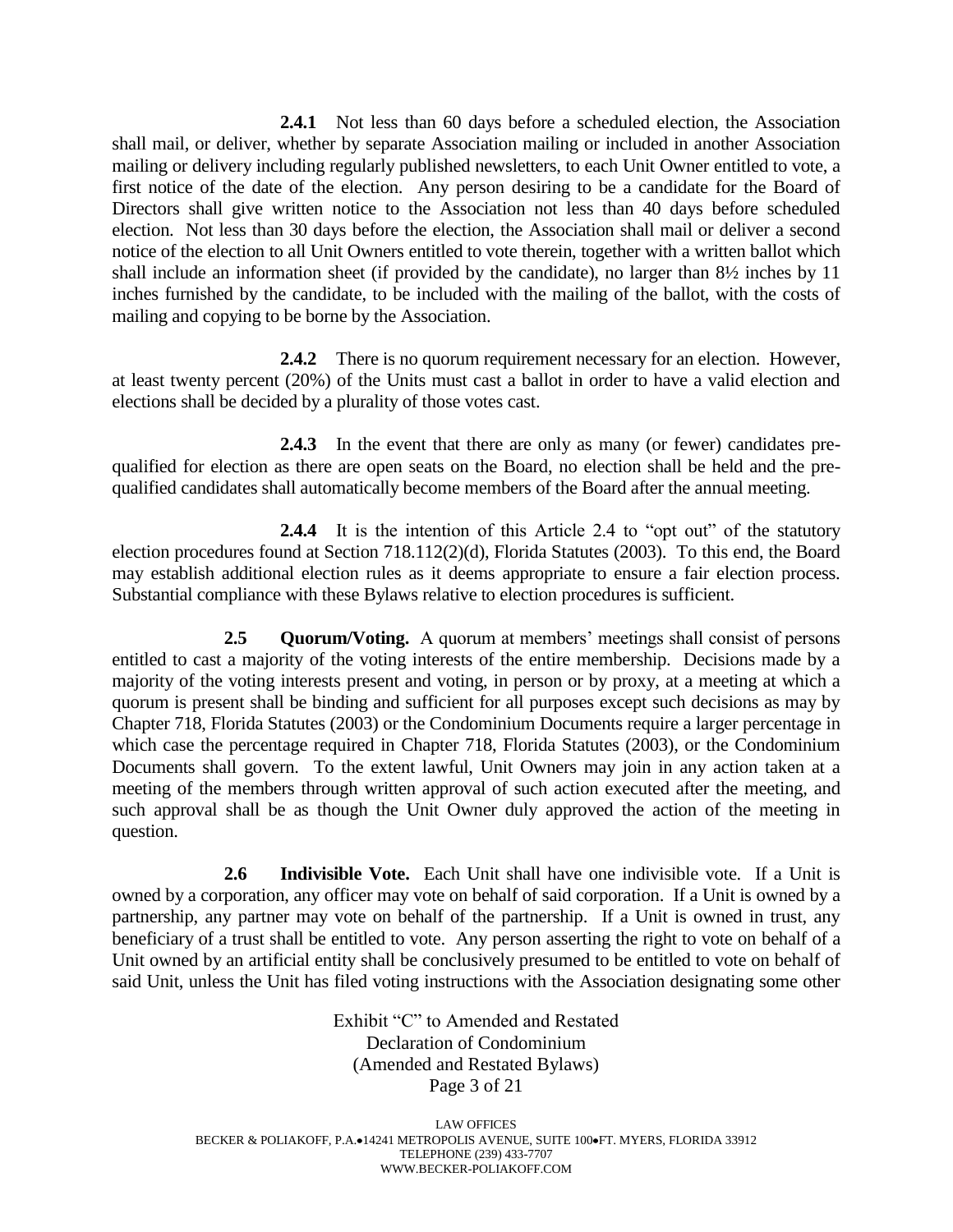person entitled to vote. If multiple Owners or non-individual Owners of a Unit cannot agree on a vote, the vote shall not be counted as to the issue upon which disagreement exists. Voting certificates are not necessary.

**2.7 Proxies.** Votes may be cast in person or by proxy. Only Unit Owners or the spouse of a Unit Owner may be delegated to hold proxies, provided that the Board may designate agents of the Association (including but not limited to association legal counsel or the association's manager) as an eligible proxy holder. Proxies shall be in writing, signed and dated, and shall be valid only for the particular meeting designated therein or an adjournment thereof, but in no event for more than 90 days, and must be filed with the Association before or at the voter registration immediately preceding the meeting, or adjournment thereof. Except as specifically otherwise provided by law, Unit Owners may not vote by general proxy, but may vote by limited proxies substantially conforming to a limited proxy form adopted by the Division of Florida Land Sales, Condominiums and Mobile Homes. Limited proxies and general proxies may be used to establish a quorum. Limited proxies shall be used for votes regarding reserves; for votes taken to waive financial statement requirements; for votes taken to amend the Declaration; for votes taken to amend the Articles of Incorporation or Bylaws; and for any other matter which Chapter 718, Florida Statutes (2003) requires or permits a vote of the Unit Owners. Provided, however, that it is the intention of this provision to "opt-out" of the requirements of the Statute to the extent that Unit Owners who are given the opportunity to vote by limited proxy, but declined to do so, may grant general powers (including the right to vote with respect to designated agenda items) to the holder of their proxy. No proxy, limited or general, shall be used in the election of Board members. General proxies may be used for other matters for which limited proxies are not required, and may also be used in voting for non-substantive changes to items for which a limited proxy is required and given. An executed telegram or cablegram appearing to have been transmitted by the proxy giver, or a photographic, photostatic, facsimile, electronic or equivalent reproduction of a proxy is a sufficient proxy. Owners may retroactively cure any alleged defect in a proxy by signing a statement ratifying the Owner's intent to cast a proxy vote. The use of proxies is to be liberally construed.

**2.8 No Quorum.** If any meeting of members cannot be organized because a quorum is not present, or if insufficient voting interests are represented to approve a proposed item of Association business, the members who are present, either in person or by proxy, may adjourn the meeting from time to time until a quorum is present.

**2.9 Order of Business.** The order of business at annual members' meetings and, as far as applicable at all other members' meetings, shall be:

- 2.9.1 Call to order by the President;
- **2.9.2** At the discretion of the President, appointment by the President of a chairman of the meeting (who need not be a member or a Director);

Exhibit "C" to Amended and Restated Declaration of Condominium (Amended and Restated Bylaws) Page 4 of 21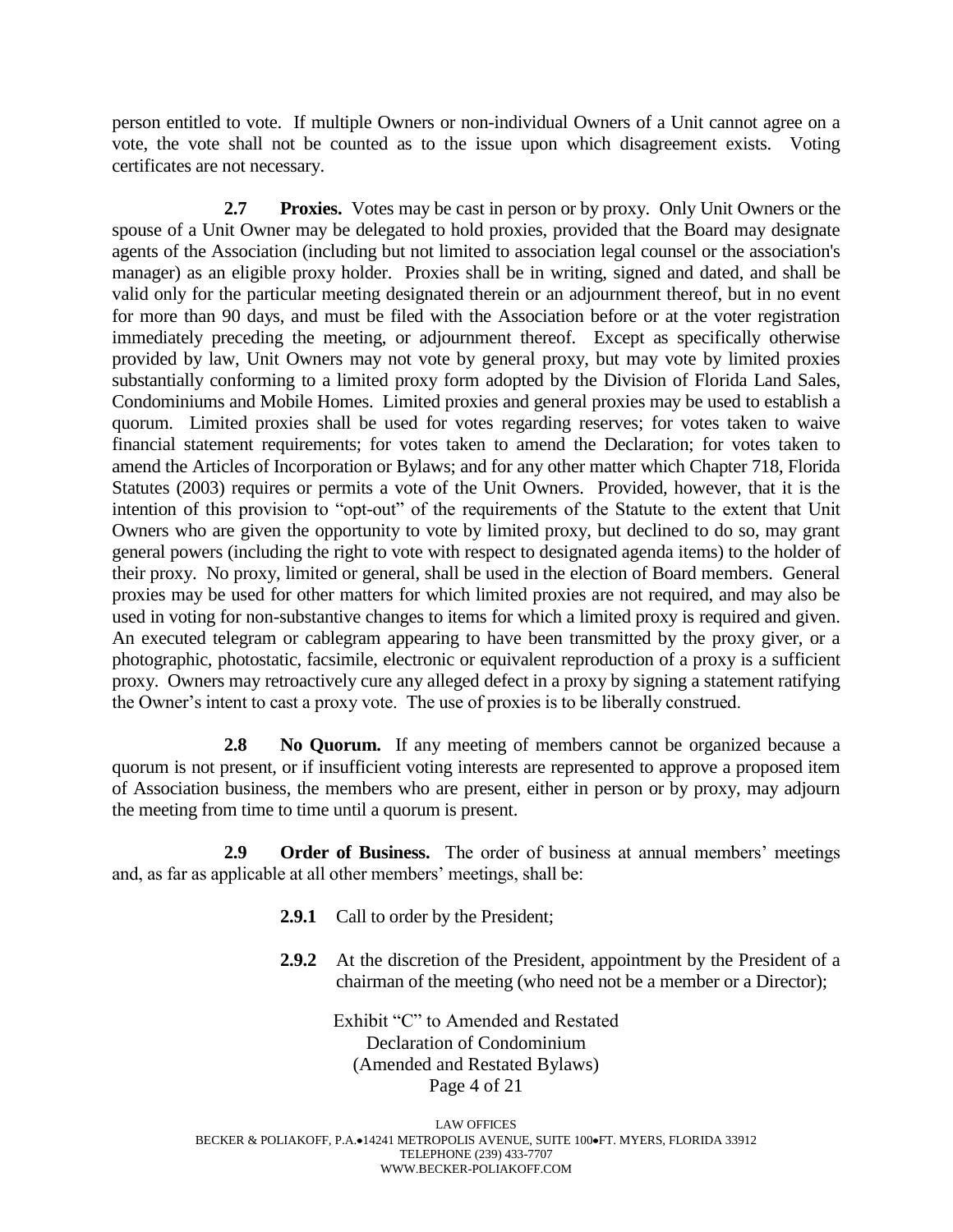- **2.9.3** Accept the report of the election inspectors;
- **2.9.4** Proof of notice of the meeting or waiver of notice;
- **2.9.5** Disposal of unapproved minutes;
- **2.9.6** Reports of officers;
- 2.9.7 Reports of committees;
- **2.9.8** Unfinished business, if any;
- **2.9.9** New business;
- **2.9.10** Adjournment.

**2.10 Action Without a Meeting.** Anything to the contrary herein notwithstanding, to the extent lawful, any action required to be taken at any annual or special meeting of members, or any action which may be taken at any annual or special meeting of such members, may be taken without a meeting, without prior notice, and without a vote if a consent in writing setting forth the action so taken, shall be signed by the requisite number of voting interests to approve the action. Members may also consent in writing to action taken at a meeting, before or after the meeting, by providing a written statement to that effect and their vote shall be fully counted as though they had attended the meeting.

#### **3. BOARD OF DIRECTORS**.

**3.1 Number, Term, and Qualifications.** The affairs of the Association shall be governed by a Board composed of seven (7) Directors. All Directors shall be Unit Owners or the spouse of a Unit Owner. When a Unit is owned by a corporation, a partnership, or similar entity, the Primary Occupant, as designated pursuant to the Declaration of Condominium, and the spouse of the Primary Occupant shall be eligible for Board membership. Settlers, grantors and beneficiaries of a trust, and the spouses of such persons, shall be considered eligible for Board membership. No more than one (1) natural person from each Unit shall be eligible to stand for election for Board membership, or serve on the Board. Persons who are convicted felons, who have not had their civil rights restored, are not eligible to serve on the Board. All Directors will be elected for a three (3) year term. It is the intention of these Bylaws that a staggered Directorate be maintained. To implement and maintain a staggered Directorate, the Board may hold seats in future elections open for one, two or three year terms, when necessary or appropriate. In such cases, those receiving the higher number of votes shall be elected to the longer terms and when no election is

> Exhibit "C" to Amended and Restated Declaration of Condominium (Amended and Restated Bylaws) Page 5 of 21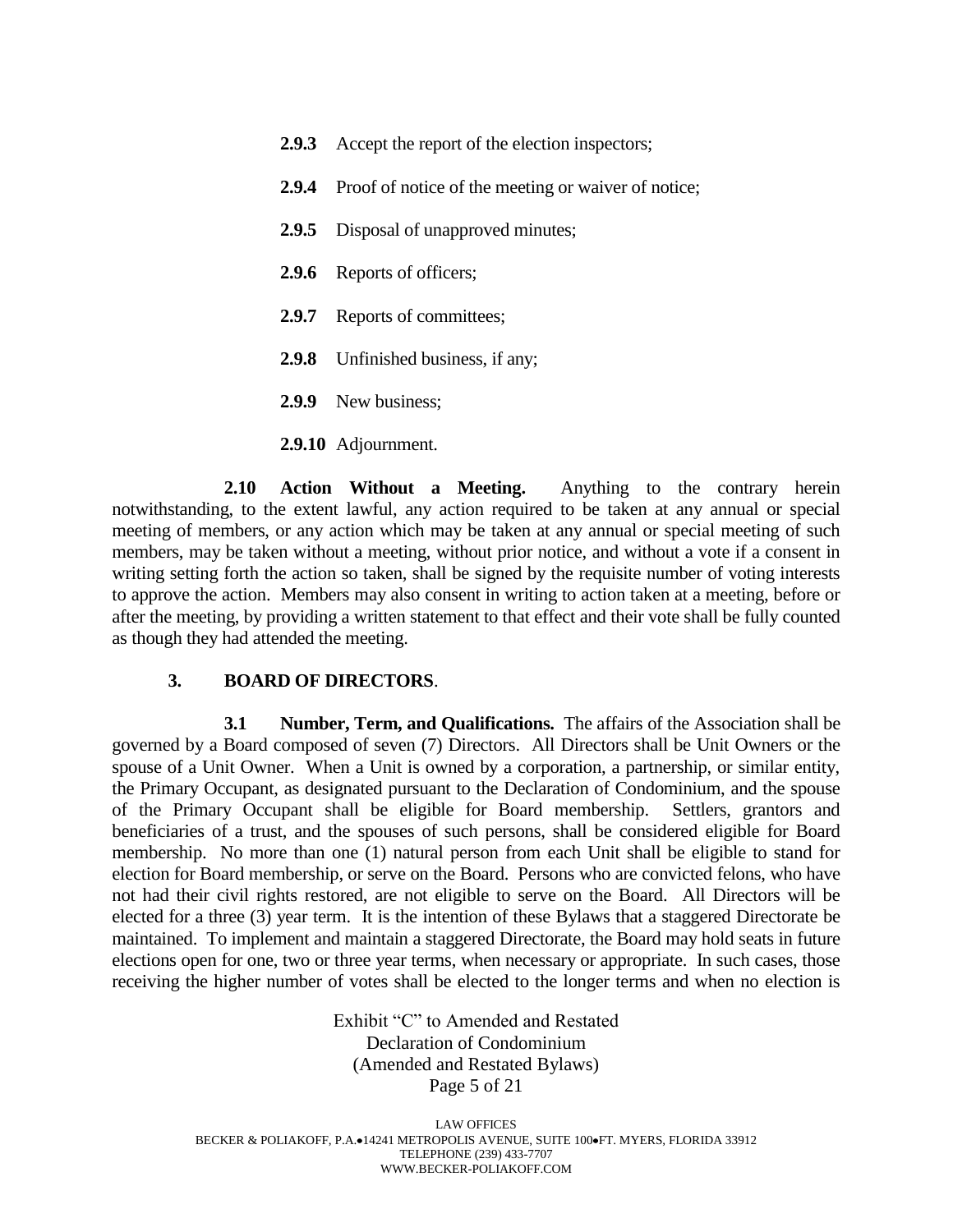held, the decision shall be made by agreement of the affected parties, or by lot. The term of each Director's service shall extend until their elected term is completed and thereafter until their successor is duly elected and qualified or until the Director is recalled in the manner provided in the Condominium Act, or resigns. Resignations of Directors are effective when received by the Association in writing, unless a later date is stated.

**3.2 Board Vacancies.** Vacancies in the Board of Directors shall be filled by appointment by a majority vote of the remaining Directors for the remainder of the unexpired term as provided in Article 3.1; provided that when a Director has been recalled by the membership, the vacancy created by his removal cannot be filled with the same person as has been removed from the Board, and when a majority of the Board has been recalled, vacancies shall be filled by the membership, as provided by law.

**3.3 Organizational Meeting.** The organizational meeting of each newlyelected Board of Directors to elect officers shall be held at such place and time as shall be fixed by the Directors, provided a quorum shall be present. Unless otherwise noticed, the organizational meeting shall be held immediately following the annual meeting of the members.

**3.4 Regular Meetings.** Regular meetings of the Board of Directors may be held at such time and place as shall be determined from time to time by a majority of the Directors. Notice of regular meetings, unless fixed by Board resolution, shall be given to each Director personally or by mail, electronic mail, telephone, or facsimile at least two days prior to the day named for such meeting.

**3.5 Special Meetings.** Special meetings of the Directors may be called by the President and must be called by the Secretary at the written request of any two (2) Directors. Not less than two days' notice of the meeting (except in an emergency) shall be given to each Director personally or by mail, electronic mail, telephone, or facsimile, which notice shall state the time, place, and purpose of the meeting.

**3.6 Waiver of Notice.** Any Director may waive notice of a meeting before, at, or after the meeting and such waiver shall be deemed equivalent to the giving of notice. Attendance by a Director at a meeting shall constitute waiver of notice of the meeting.

**3.7 Notice to Owners of Board Meetings.** Notice of meetings, which notice shall specifically include an agenda, shall be posted conspicuously as provided in Section 2.3 of these Bylaws at least 48 continuous hours in advance of the meeting for the attention of Unit Owners, except in an emergency. If closed circuit television is available, the Board may use same for posting notices, as permitted by law. Meetings at which a regular monthly or quarterly Assessment is to be considered shall contain a statement that Assessments will be considered and the nature of such Assessments. However, written notice of any meeting at which non-emergency

> Exhibit "C" to Amended and Restated Declaration of Condominium (Amended and Restated Bylaws) Page 6 of 21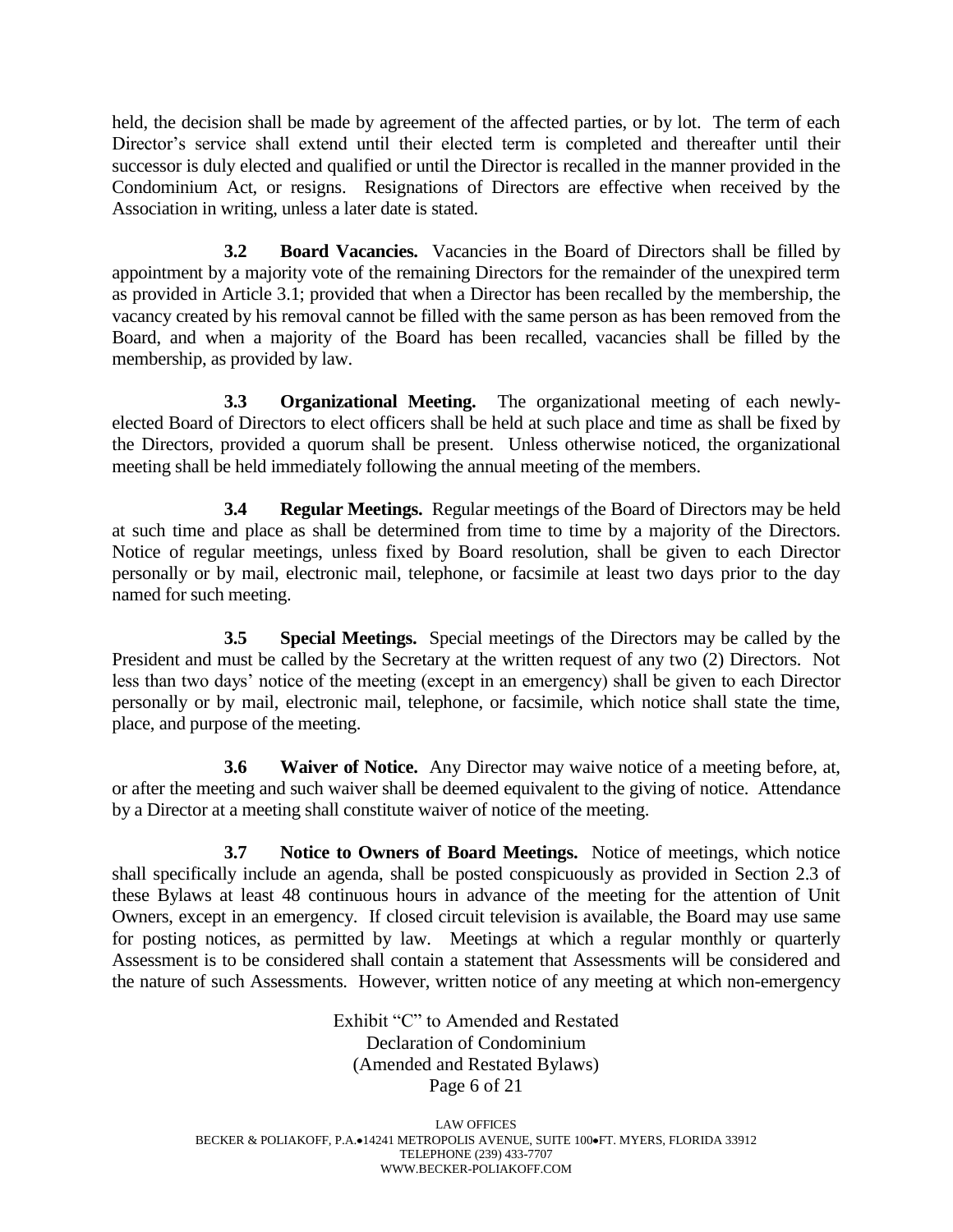special assessments, or at which amendment to rules regarding Unit use will be considered, shall be mailed or delivered (including electronic delivery as provided by law) to the Unit Owners and posted conspicuously as provided in Section 2.3 of these Bylaws not less than 14 continuous days prior to the meeting. Evidence of compliance with this 14-day notice shall be by an affidavit executed by the person giving notice and shall be filed among the official records of the Association.

**3.8 Owner Participation in Board Meetings.** Meetings of the Board of Directors at which a majority of the members of the Board are present, shall be open to all Unit Owners. Unit Owners may not designate third persons, through power of attorney or otherwise, to attend Board meetings, unless agreed to otherwise by the Board. The right to attend such meetings includes the right to speak with reference to all designated agenda items; provided, however, the Board may adopt reasonable rules governing the frequency, duration, and manner of Unit Owner statements. Unless otherwise provided by the Board, each Unit Owner is entitled to speak for three minutes with reference to designated agenda items. Board meetings subject to the attorney-client privilege shall not be subject to Unit Owner observation.

**3.9 Board Meetings, Quorum, and Voting.** The designation of the agenda for Board meetings shall be at the discretion of the President. However, the President shall be obligated to include any item on the agenda for a Board meeting, if requested, in writing, by two Board members. A quorum at Directors' Meetings shall consist of a majority of the Directors. The acts approved by a majority of the entire Board of Directors present at a meeting shall constitute the acts of the Board. Directors may not vote by proxy or by secret ballot at Board meetings (except that Directors may vote by secret ballot when electing Officers) and a vote or abstention for each member present shall be recorded in the minutes. Directors may not abstain from voting except in the case of an asserted conflict of interest. If at any meeting of the Board there be less than a quorum present, the Director(s) present may adjourn the meeting from time to time until a quorum is present. At any adjourned meeting, any business which might have been transacted at the meeting as originally called may be transacted. Absent Directors may later sign written joinders in Board actions, but such joinders may not be used for purposes of creating a quorum or counted as official vote for the Board's meeting. Directors may participate telephonically in Board meetings, as provided by law.

**3.10 Presiding Officer.** The presiding officer at Directors' meetings shall be the President, and in his absence, the Vice President. In the absence of the presiding officer, the Directors present shall designate one of their number to preside.

**3.11 Director Compensation.** Directors shall serve without pay but shall be entitled to reimbursement for expenses reasonably incurred.

> Exhibit "C" to Amended and Restated Declaration of Condominium (Amended and Restated Bylaws) Page 7 of 21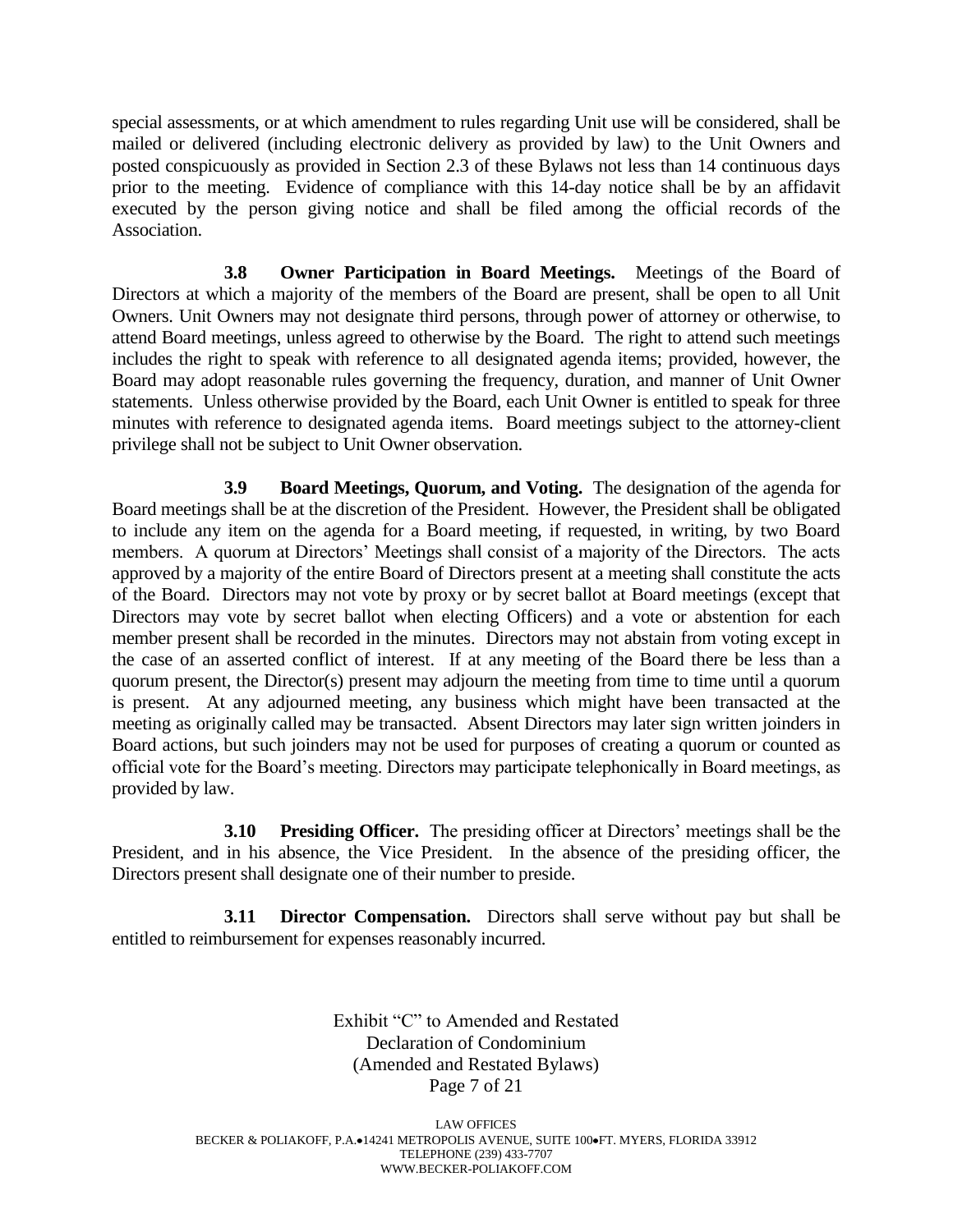**4. POWERS AND DUTIES OF THE BOARD OF DIRECTORS.** All of the powers and duties of the Association existing under the laws of Florida generally, Florida Not For Profit Corporation Statute, the Condominium Act, and the Condominium Documents, shall be exercised exclusively by the Board of Directors, or its duly authorized agents, contractors, or employees, subject only to the approval by Unit Owners when such is specifically required. Such powers and duties of the Directors shall include, but shall not be limited to, the following:

**4.1 To Assess.** The Directors shall adopt budgets and make and collect special and periodic Assessments against owners to defray the costs of the Association.

**4.2 To Expend Association Funds**. The Directors shall use the proceeds of Assessments in the exercise of its powers and duties.

**4.3 To Maintain The Condominium Property.** The Directors shall maintain, repair, replace, and operate the property within the Condominium.

**4.4 To Adopt Regulations.** The Directors shall enact and may amend Rules and Regulations concerning the transfer, use, appearance, maintenance, and occupancy of the Units, Common Elements, Limited Common Elements, and Association Property, and to enact rules, policies, and resolutions pertaining to the operation of the Association, subject to any limitations contained in the Declaration of Condominium.

**4.5 To Reconstruct After Casualty**. The Directors may reconstruct the Units, Common Elements, Limited Common Elements, and Association Property improvements after casualty and to further improve the property, as specified in the Declaration of Condominium.

**4.6 To Approve Transfers.** The Directors may approve or disapprove proposed transactions or transfers in the manner provided by the Declaration of Condominium, and to charge a preset fee, not to exceed the maximum permissible by law, in connection with such right of approval. In connection with the Lease of Units, the Board may require the posting of a security deposit to protect against damages to the Common Elements or Association Property, in the manner provided by law.

**4.7 To Enforce.** The Directors may enforce by legal means the provisions of applicable laws and the Condominium Documents, and to interpret said Condominium Documents, as the final arbiter of their meaning.

**4.8 To Contract.** The Directors may contract for management, maintenance, and operation of the Condominium.

> Exhibit "C" to Amended and Restated Declaration of Condominium (Amended and Restated Bylaws) Page 8 of 21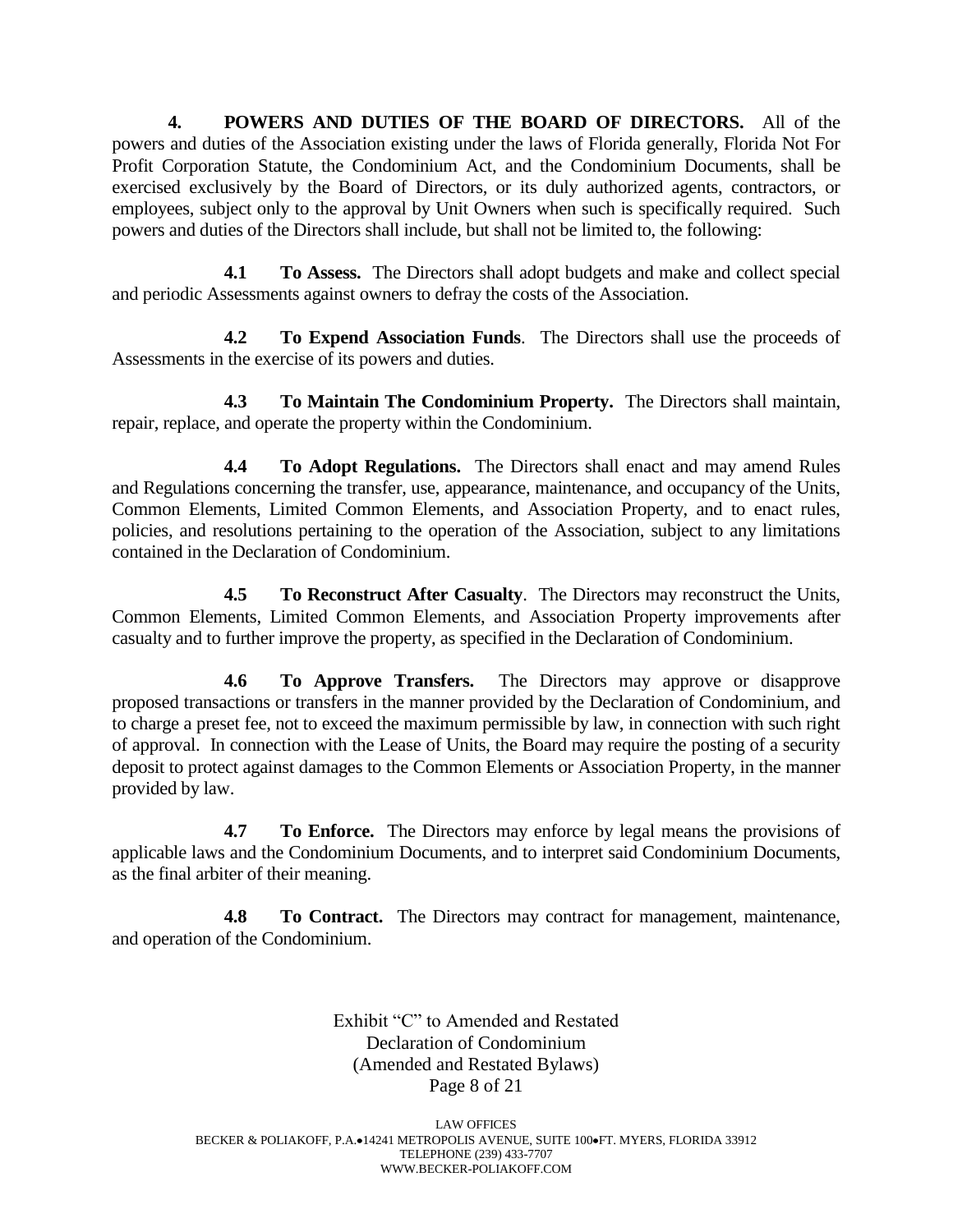**4.9 To Insure.** The Directors shall carry insurance for the protection of the Unit Owners and the Association, pursuant to requirements contained in the Declaration of Condominium and Chapter 718, Florida Statutes (2003), both as amended from time to time.

**4.10 To Pay Utility Bills.** The Directors shall pay the cost of all utility services rendered to the Condominium and not billed to Owners of individual Units.

**4.11 To Hire and Discharge.** The Directors may employ personnel and designate other officers to be paid a reasonable compensation and grant them such duties as seem appropriate for proper administration of the purposes of the Association.

**4.12 To Sue and Be Sued.** The Directors may bring and defend suits.

**4.13 To Deal in Real and Personal Property and Borrow Money.** The Directors may make and execute contracts, deeds, mortgages, notes, and other evidence of indebtedness, Leases, and other instruments by its officers and to purchase, own, Lease, convey, and encumber real and personal property. The Directors may grant easements and licenses over the Condominium Property necessary or desirable for proper operation of the Condominium.

**4.14 To Enter Into Contracts for Products and Services.** All contracts for the purchase, Lease, or renting of materials or equipment, or which are not to be fully performed within one year, and all contracts for services shall be in writing. As to any such contract which requires payment exceeding 5% of the gross budget (including reserves) except for contracts with employees of the Association, attorneys, accountants, architects, engineers, landscape architects, and community association managers, the Association shall obtain competitive bids unless the products and services are needed as the result of an emergency, or unless the desired supplier is the only source of supply within the County serving the Association. The Association need not accept the lowest bid. If a contract was awarded under the competitive bid procedures of this Section, any renewal of that contract is not subject to such competitive bid requirements if the contract contained a provision that allowed the Board to cancel a contract on thirty days' notice. Materials, equipment, or services provided to a condominium under a local government franchise agreement by a franchise holder are not subject to the competitive bid requirements of this Section. The Association may opt out of competitive bidding requirements, by a Unit Owner vote, in the manner provided by law.

**4.15 To Levy Fines**. The Directors may, pursuant to Section 718.303, Florida Statutes (2003), impose fines against a Unit not to exceed the maximum permissible by law, for failure to comply with the provisions of the Board policies and resolutions, the Condominium Documents, including the Rules and Regulations, and applicable laws by Owners, occupants, licensees, tenants, and invitees.

> Exhibit "C" to Amended and Restated Declaration of Condominium (Amended and Restated Bylaws) Page 9 of 21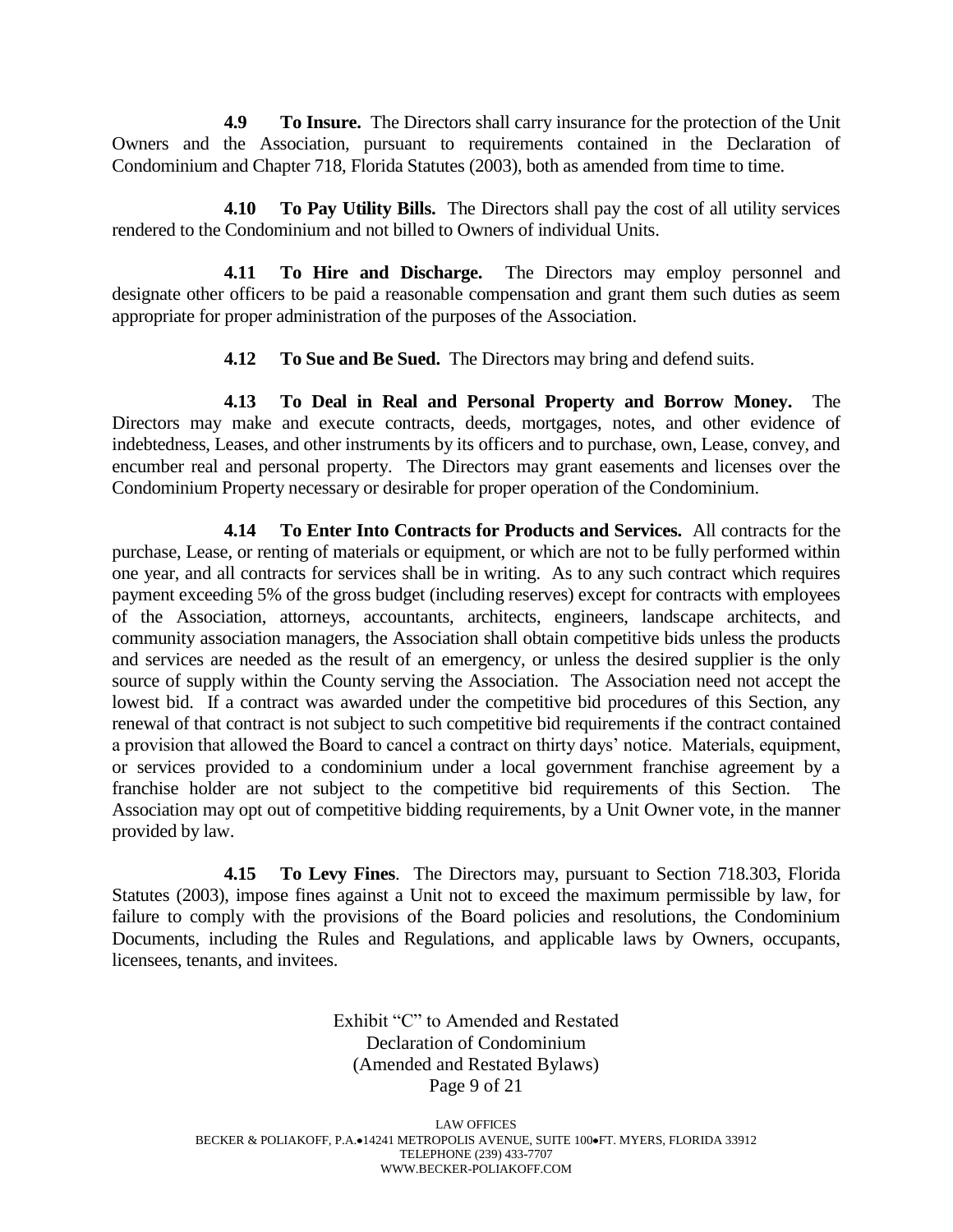**4.15.1** A fine may be imposed for each day of continuing violation at the highest rate allowed by law per violation with a single notice and opportunity for hearing, provided that no fine shall in the aggregate exceed the maximum amount permissible by law.

**4.15.2** The party against whom the fine is sought to be levied shall be afforded an opportunity for hearing by being given notice of not less than fourteen (14) days. Notice shall be deemed effective when deposited in the United States Mail, certified, return receipt requested, to the address of the Unit Owner listed in the official records of the Association, and as to tenants, to the mailing address for the Unit. Said notice shall include:

- (a) A statement of the date, time, and place of the hearing;
- (b) A statement of the provisions of the Declaration, Articles of Incorporation, Bylaws, Rules and Regulations, Board policies and resolutions, or laws which have allegedly been violated; and,
- (c) A short and plain statement of the matters asserted by the Association.

**4.15.3** The party against whom the fine may be levied shall have an opportunity to respond, to present evidence, and to provide written and oral argument on all issues involved and shall have an opportunity at the hearing to review, challenge, and respond to any material considered by the Association. The hearing shall be held before a Committee of other Unit Owners. If the Committee does not agree with the fine, the fine may not be levied. Should the Association be required to initiate legal proceedings to collect a duly levied fine, the prevailing party in an action to collect said fine shall be entitled to an award of costs, and a reasonable attorney's fee incurred before trial (including in connection with the preparation for and conduct of fining hearings), at trial, and on appeal. Unit Owners shall be jointly and severally liable for the payment of fines levied against tenants, guests, invitees, or other occupants of a Unit.

**4.16 To Appoint Committees.** The Directors may appoint committees and delegate to such committees those powers and duties of the Association as the Board deems advisable. All committees and committee members shall serve at the pleasure of the Board. Committees of the Association as defined in the Section 718.103(6), Florida Statutes (2003) shall conduct their affairs in the same manner as provided in these Bylaws for Board of Director meetings. All other committees may meet and conduct their affairs in private without prior notice or Owner participation, unless otherwise directed by the Board of Directors.

> Exhibit "C" to Amended and Restated Declaration of Condominium (Amended and Restated Bylaws) Page 10 of 21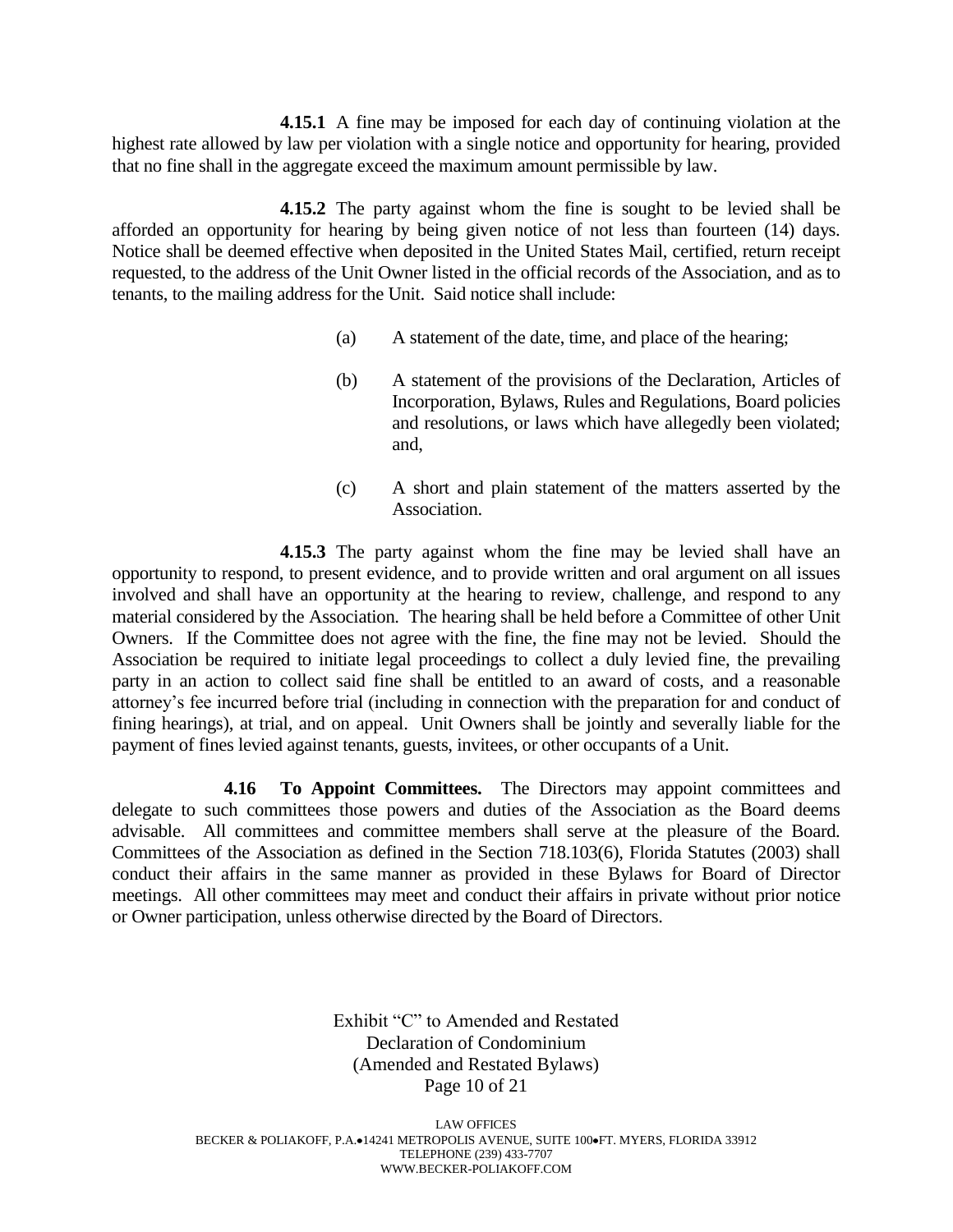**4.17 To Ensure Fire Safety Compliance.** The Directors may accept a Certificate of Compliance from a licensed electrical contractor or electrician as evidence of compliance of the condominium Units with the applicable Fire and Life Safety Code.

**4.18 To Approve the Installation of Hurricane Shutters.** The Directors shall adopt hurricane shutter specifications for the Condominium which shall include color, style, and other factors deemed relevant by the Board. All specifications adopted by the Board shall comply with the applicable building code, or shall be structured to ensure that installed shutters are in compliance with the applicable building code. The Board shall not refuse to approve the installation or replacement of hurricane shutters conforming to the specifications adopted by the Board, provided that the Board may condition approval upon the Unit Owner's agreement to execute appropriate documentation regarding same.

**4.19 To Exercise Emergency Powers.** In the event of any "emergency" as defined in Section 4.19.8 below, the Board of Directors may exercise the emergency powers described in this Section, and any other emergency powers authorized by Section 617.0207, Florida Statutes (2003), and Section 617.0303, Florida Statutes (2003).

**4.19.1** The Board may name as assistant officers persons who are not Directors, which assistant officers shall have the same authority as the executive officers to whom they are assistant during the period of the emergency, to accommodate the incapacity of any officer of the Association.

**4.19.2** The Board may relocate the principal office or designate alternative principal offices or authorize the officers to do so.

**4.19.3** During any emergency the Board may hold meetings with notice given only to those Directors with whom it is practicable to communicate, and the notice may be given in any practicable manner, including publication or radio. The Director or Directors in attendance at such a meeting shall constitute a quorum.

**4.19.4** Corporate action taken in good faith during an emergency under this Section to further the ordinary affairs of the Association shall bind the Association; and shall have the rebuttable presumption of being reasonable and necessary.

**4.19.5** The Board may use reserve funds to meet Association needs.

**4.19.6** Any officer, Director, or employee of the Association acting with a reasonable belief that his actions are lawful in accordance with these emergency Bylaws shall incur no liability for doing so, except in the case of willful misconduct.

> Exhibit "C" to Amended and Restated Declaration of Condominium (Amended and Restated Bylaws) Page 11 of 21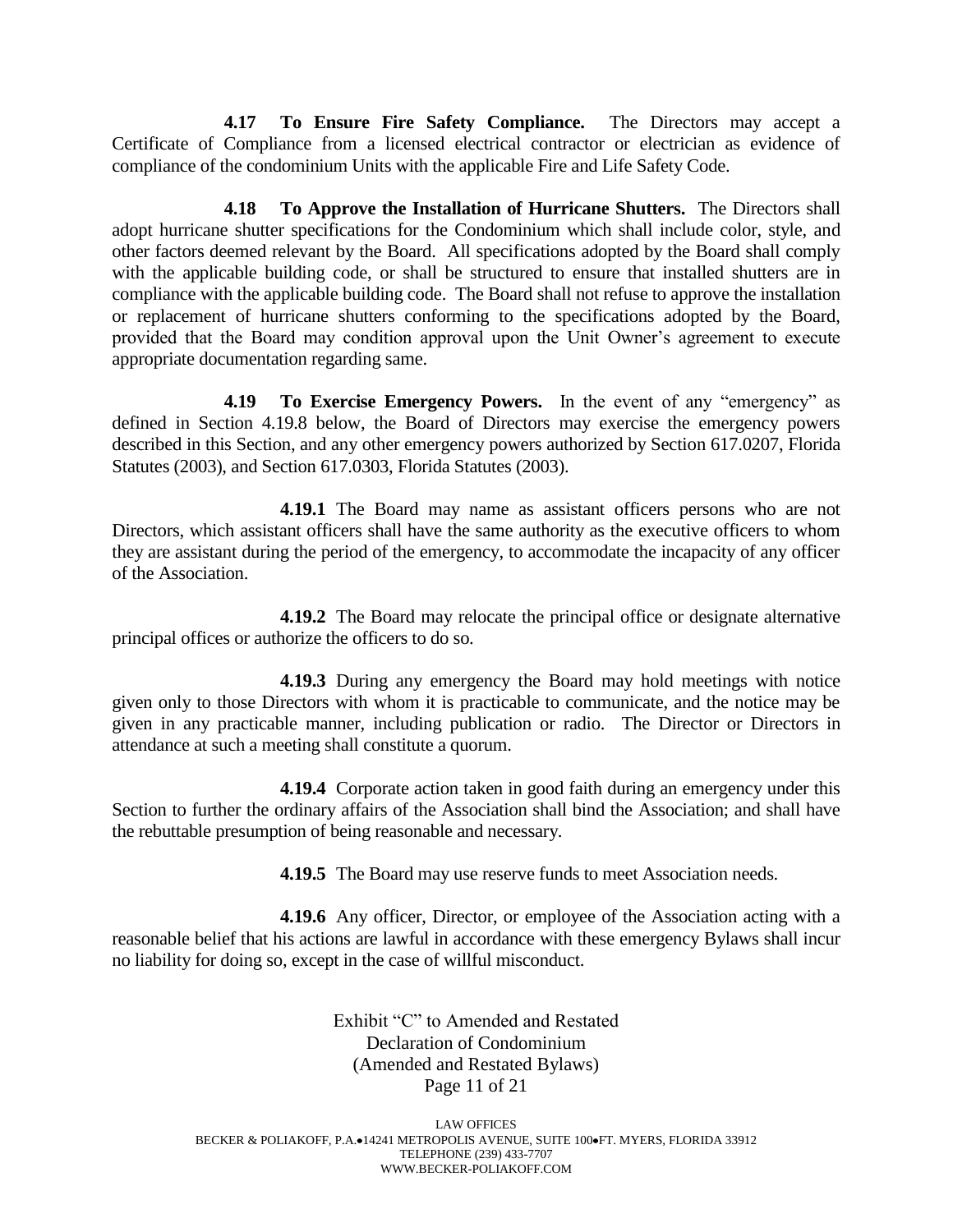**4.19.7** These emergency Bylaws shall supersede any inconsistent or contrary provisions of the Bylaws during the period of the emergency.

**4.19.8** For purposes of this Section only, an "emergency" exists only during a period of time that the condominium, or the immediate geographic area in which the condominium is located, is subjected to:

- **4.19.8.1** a state of emergency declared by local civil or law enforcement authorities; **4.19.8.2** a hurricane warning; **4.19.8.3** a partial or complete evacuation order; **4.19.8.4** federal or state "disaster area" status; **4.19.8.5** a catastrophic occurrence, whether natural or manmade, which seriously damages or threatens to seriously damage the physical existence of the condominium, such as an earthquake, tidal wave, fire, hurricane, tornado, war, civil unrest, or act of terrorism; or, **4.19.8.6** an unanticipated set of circumstances, which, if not acted upon with immediacy, is likely to cause
	- imminent and significant financial harm to the Association, the Unit Owners, the Condominium Property, or Association Property.

**4.20** To operate a rental program for the benefit of Unit Owners wishing to rent or lease their Units. All such leasing and renting of Units shall be through the Association rental program and according to the rules and regulations established by the Board.

# **5. OFFICERS.**

**5.1 Executive Officers.** The executive officers of the Association shall be the President, one or more Vice Presidents, a Secretary, a Treasurer, and such assistant officers as may be desired, all of whom shall be elected annually by and from the Board of Directors, and who may be peremptorily removed by a majority vote of the Directors at any meeting. Any person may hold two or more offices except that the President shall not also be the Secretary. Assistant officers need not be Directors.

> Exhibit "C" to Amended and Restated Declaration of Condominium (Amended and Restated Bylaws) Page 12 of 21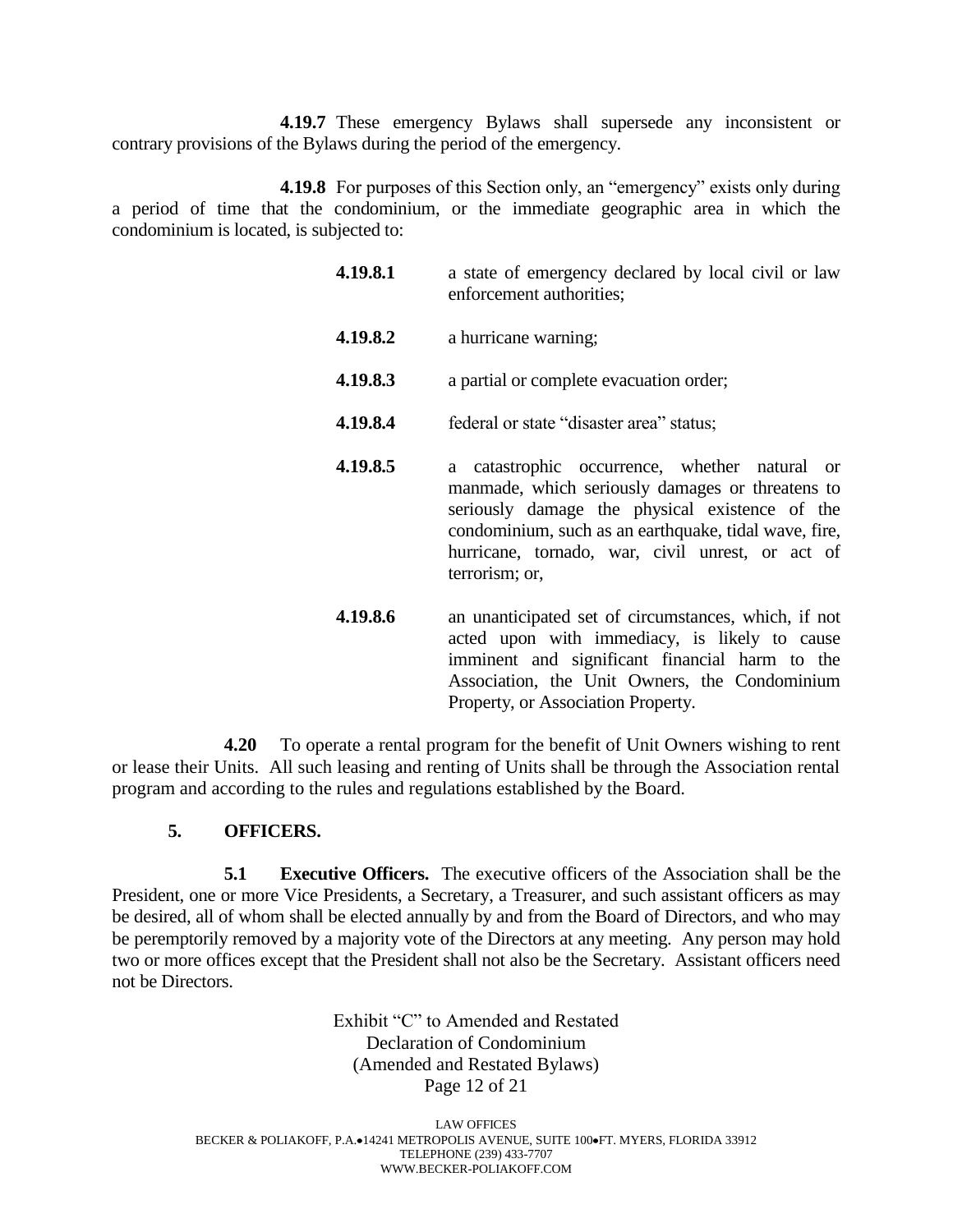**5.2 President — Powers and Duties.** The President shall be the chief executive officer of the Association, shall preside at all meetings of the Board of Directors and Association meetings. The President shall have general supervision over the affairs of the Association and shall have all of the powers and duties which are usually vested in the office of President of a corporation.

**5.3 Vice-President — Powers and Duties.** The Vice-President shall, in the absence or disability of the President, exercise the powers and perform the duties of the President. He shall also generally assist the President and exercise such other powers and perform such other duties as shall be prescribed by the Directors.

**5.4 Secretary — Powers and Duties.** The Secretary shall keep the minutes of all proceedings of the Directors and the members. He shall attend to the giving and serving of all notices to the members and Directors and other notices required by law. He shall have custody of the seal of the Association and affix the same to instruments requiring a seal when duly signed. He shall keep and have custody of the records of the Association, except those of the Treasurer. He shall perform all other duties incident to the office of Secretary of the Association and as may be required by the Directors or the President.

**5.5 Treasurer — Powers and Duties.** The Treasurer shall have custody of all property of the Association, including funds, securities, and evidences of indebtedness. He shall keep the Assessment rolls and accounts of the members. He shall keep the books of the Association in accordance with good accounting practices and shall perform all other duties incident to the office of the Treasurer of a corporation.

**5.6 Officers' Compensation.** Officers shall not be entitled to compensation for service as such, but shall be entitled to reimbursement of expenses reasonably incurred. This provision shall not preclude the Board of Directors from employing an Officer or Director as an agent or employee of the Association.

## **6. Indemnification**.

**6.1 Indemnity.** The Association shall indemnify any officer, Director, or committee member who was or is a party or is threatened to be made a party to any threatened, pending, or contemplated action, suit or proceeding, whether civil, criminal, administrative, or investigative, by reason of the fact that he is or was a Director, officer, or committee member of the Association, against expenses (including attorney's fees and appellate attorney's fees), judgments, fines, and amounts paid in settlement actually and reasonably incurred by him in connection with such action, suit, or proceeding, unless (i) a court of competent jurisdiction finally determines, after all appeals have been exhausted or not pursued by the proposed indemnitee, that he did not act in

> Exhibit "C" to Amended and Restated Declaration of Condominium (Amended and Restated Bylaws) Page 13 of 21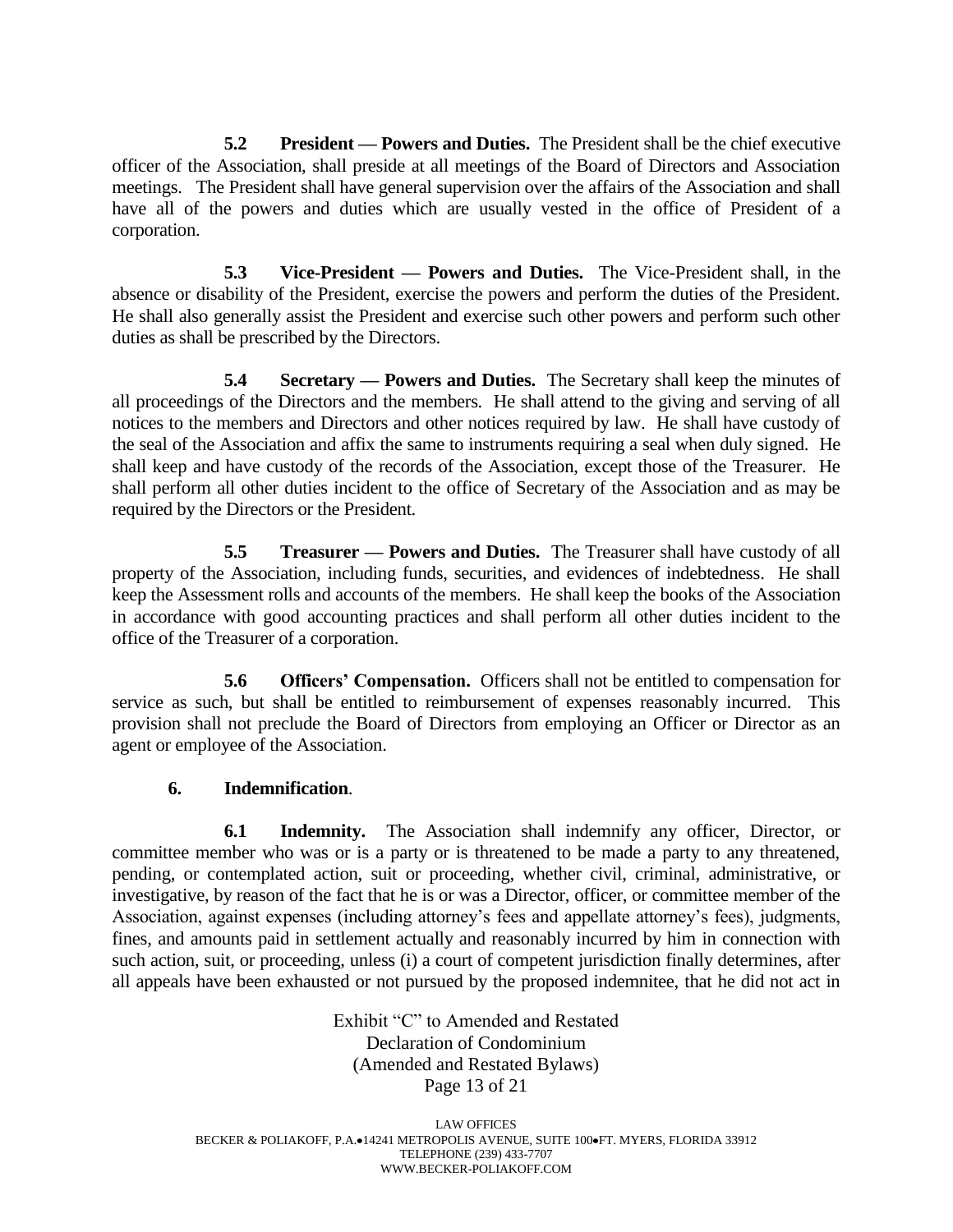good faith or in a manner he reasonably believed to be in or not opposed to the best interest of the Association, and, with respect to any criminal action or proceeding, that he had reasonable cause to believe his conduct was unlawful, and (ii) such court also determines specifically that indemnification should be denied. The termination of any action, suit, or proceeding by judgment, order, settlement, conviction, or upon a plea of *nolo contendere* or its equivalent shall not, of itself, create a presumption that the person did not act in good faith and in a manner which he reasonably believed to be in or not opposed to the best interest of the Association, and with respect to any criminal action or proceeding, had reasonable cause to believe that his conduct was unlawful. It is the intent of the membership of the Association, by the adoption of this provision, to provide the most comprehensive indemnification possible to their officers, Directors, and committee members as permitted by Florida law.

**6.2 Defense.** To the extent that a Director, officer, or committee member of the Association has been successful on the merits or otherwise in defense of any action, suit, or proceeding referred to in Section 6.1 above, or in defense of any claim, issue, or matter therein, he shall be indemnified against expenses (including attorney's fees and appellate attorney's fees) actually and reasonably incurred by him in connection therewith.

**6.3 Advances.** Expenses incurred in defending a civil or criminal action, suit, or proceeding shall be paid by the Association in advance of the final disposition of such action, suit, or proceeding upon receipt of an undertaking by or on behalf of the affected Director, officer, or committee member to repay such amount if it shall ultimately be determined that he is not entitled to be indemnified by the Association as authorized by this Article 6.

**6.4 Miscellaneous.** The indemnification provided by this Article 6 shall not be deemed exclusive of any other rights to which those seeking indemnification may be entitled under any Bylaw, agreement, vote of members, or otherwise, and shall continue as to a person who has ceased to be a Director, officer, or committee member and shall inure to the benefit of the heirs and personal representatives of such person.

**6.5 Insurance.** The Association shall have the power to purchase and maintain insurance on behalf of any person who is or was a Director, officer, committee member, employee, or agent of the Association, or a Director, officer, employee, or agent of another corporation, partnership, joint venture, trust, or other enterprise, against any liability asserted against him and incurred by him in any such capacity, or arising out of his status as such, whether or not the Association would have the power to indemnify him against such liability under the provisions of this Article.

**6.6 Amendment.** Anything to the contrary herein notwithstanding, the provisions of this Article 6 may not be amended without the approval in writing of all persons whose interest would be adversely affected by such amendment.

> Exhibit "C" to Amended and Restated Declaration of Condominium (Amended and Restated Bylaws) Page 14 of 21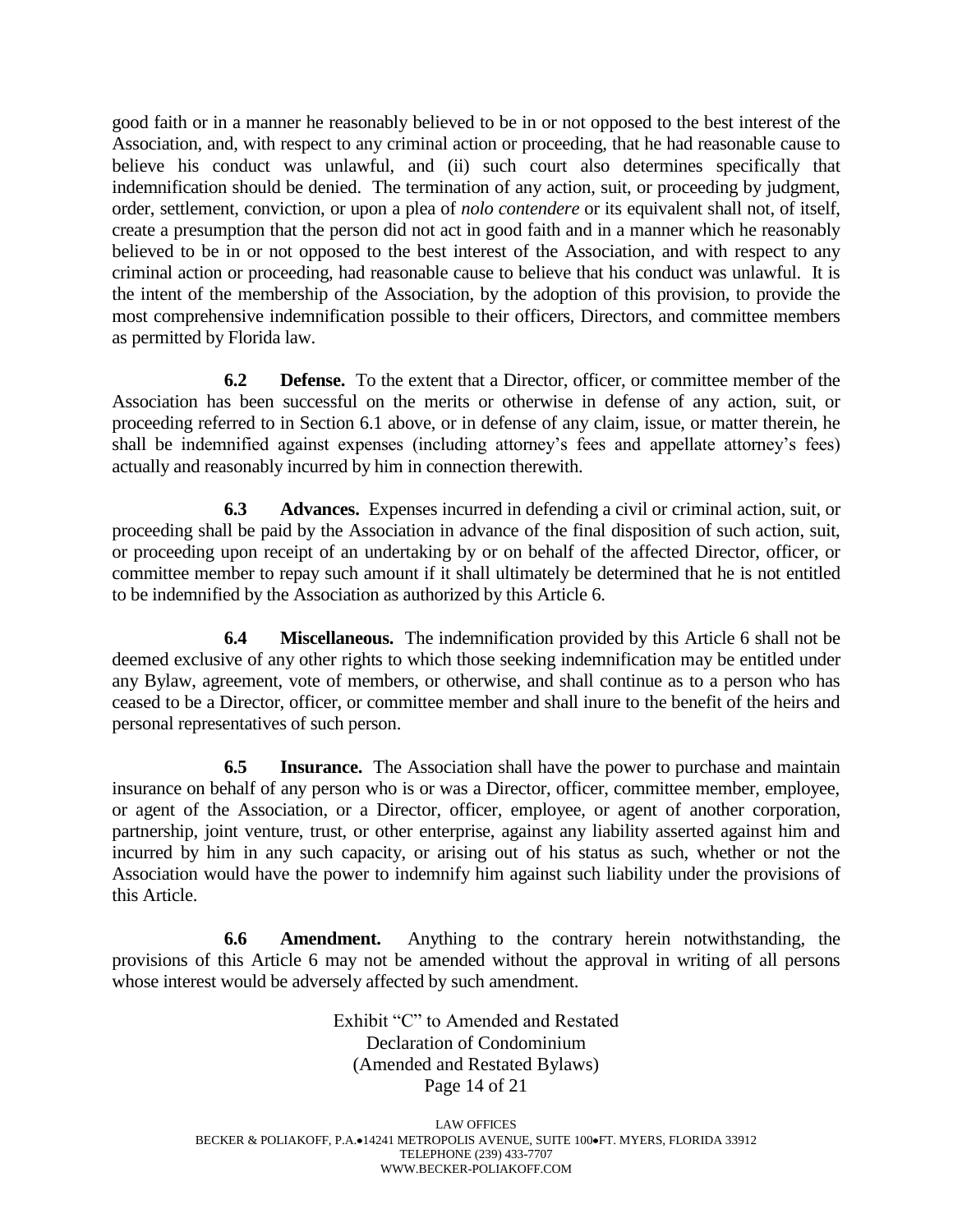**6.7 Delegation.** To the extent permitted by law, the powers and duties of the Directors and officers may be delegated for the purpose of management.

**7. MINUTES AND INSPECTION OF RECORDS.** Minutes of all meetings of Unit Owners and of the Board of Directors shall be kept in a business-like manner. These, plus records of all receipts and expenditures and all other official records, as defined in Section 718.111(12), Florida Statutes (2003), as amended from time to time, shall be available for inspection by Unit Owners and Board members at all reasonable times. Provided, however, that the Directors may adopt reasonable rules regarding the frequency, time, location, notice, and manner of record inspections and any copying.

**8. FISCAL MANAGEMENT.** Shall be in accordance with the following provisions:

**8.1 Budget.** An annual budget for the succeeding year shall be prepared by the General Manager under the guidance of the Treasurer and approved by the Board no later than September 30 of each year. The budget shall delineate each anticipated revenue source and object of expense and provide a reasonably accurate segregation of revenue and expenses related to the maintenance of common facilities and rental programs. In addition to the succeeding year budget, the budget report shall reflect the current year's actual results of operations compared to budget for the year

**8.2 Reserve Budget.** The annual budget shall include provision for replacement of common facility reserve expenditures in accordance with Florida Statutes, the funding of which is required unless waived or reduced by unit owners. Accumulated reserve funds may not be used for general operating purposes unless approved by unit owners by a vote of not less than a majority of the voting interests present (in person or by proxy) and voting at a meeting of the Association at which a quorum is established.

**8.3 Owner Adoption of Budget.** The budget approved by the Board for the succeeding year shall be mailed or hand-delivered to unit owners not less than thirty (30) days prior to the annual meeting of owners for adoption. The budget report to unit owners, in addition to the content described in Section 8.1, shall include comparative balance sheets for the current and prior fiscal years drawn from the Association's internal financial statements. The adoption of the budget requires a vote of not less than a majority of the voting interests present, in person or by proxy, and voting at a meeting of the Association at which a quorum is established.

**8.4 Assessments.** The annual shares of the Unit Owners of the Common Expenses shall be made payable in installments due monthly or quarterly (as determined by the Board) in advance and shall become due on the first day of each such period and shall become delinquent 30 days thereafter. The Association shall have the right to accelerate Assessments of an

> Exhibit "C" to Amended and Restated Declaration of Condominium (Amended and Restated Bylaws) Page 15 of 21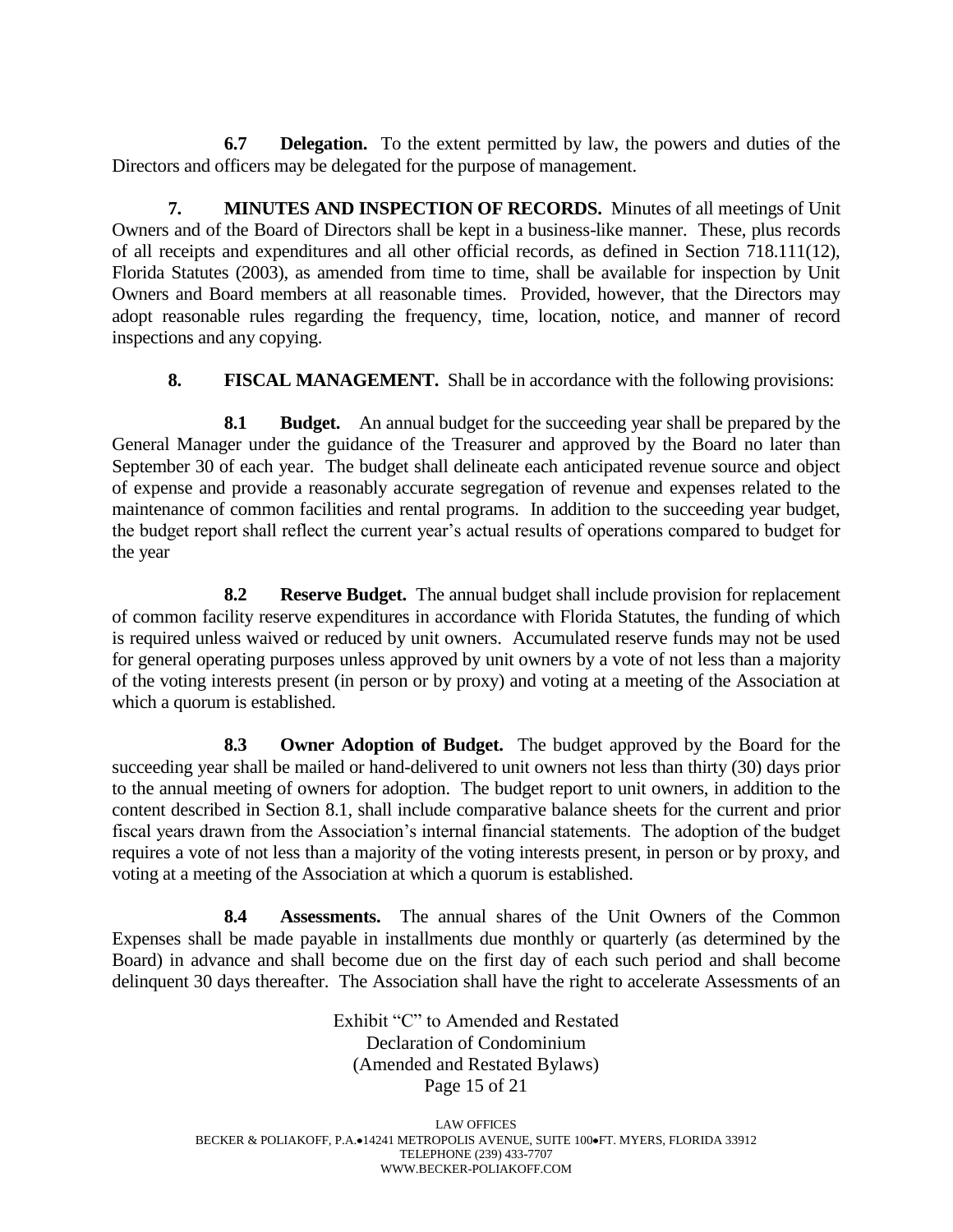Owner delinquent in the payment of Common Expenses. Accelerated Assessments shall be due and payable on the date a claim of lien is filed and may include the amounts due for the remainder of the fiscal year for which the claim of lien was filed.

**8.5 Special Assessments.** Assessments for common expenses which are not provided for and funded in the annual budget are defined as special assessments. Special assessments must be approved by the Board as described in Section 8.1 of the Bylaws and adopted by the unit owners as described in Section 8.3 of the Bylaws, except for time of assessment and time of payment both of which shall be determined by the Board. The funds collected pursuant to a special assessment shall be used only for the specific purpose or purposes set forth in such notice. However, upon completion of such specific purpose or purposes, any excess funds will be considered Common Surplus, and may, at the discretion of the Board, either be returned to the Unit Owners or applied as a credit towards future Assessments.

**8.6 Assessment Roll.** The Assessments for Common Expenses and Charges shall be set forth upon a roll of the Units which shall be available for inspection at all reasonable times by Unit Owners. Such roll shall indicate for each Unit the name and address of the Owner, and the Assessments and Charges paid and unpaid. A certificate made by a duly authorized representative of the Association or by the Board of Directors as to the status of a Unit's account may be relied upon for all purposes by any person for whom made.

**8.7 Liability for Assessments and Charges.** A Unit Owner shall be liable for all Assessments and Charges coming due while the Owner of a Unit, and such Owner and Owner's grantees or successors after a voluntary conveyance or other acquisition of title shall be jointly and severally liable for all unpaid Assessments and Charges due and payable up to the time of such voluntary conveyance. Liability may not be avoided by waiver of the use or enjoyment of any Common Elements or Association Property or by abandonment of the Unit for which the Assessments are due. Where a mortgagee holding a first mortgage of record obtains title to a Unit by foreclosure, such mortgagee and its successors and assigns shall only be liable for such Unit's Assessments, Charges, or share of the Common Expenses which became due prior to acquisition of title as provided in the Florida Condominium Act (2003).

**8.8 Liens for Assessments.** The unpaid portion of an Assessment, including an accelerated Assessment which is due, together with all costs, interest, late fees, and reasonable attorney's fees for collection, including appeals, shall be secured by a continuing lien upon the Unit.

**8.9 Lien for Charges.** Unpaid Charges due to the Association together with costs, interest, late fees, and reasonable attorney's fees shall be secured by a common law and contractual lien upon the Unit and all appurtenances thereto when a notice claiming the lien has been recorded by the Association.

> Exhibit "C" to Amended and Restated Declaration of Condominium (Amended and Restated Bylaws) Page 16 of 21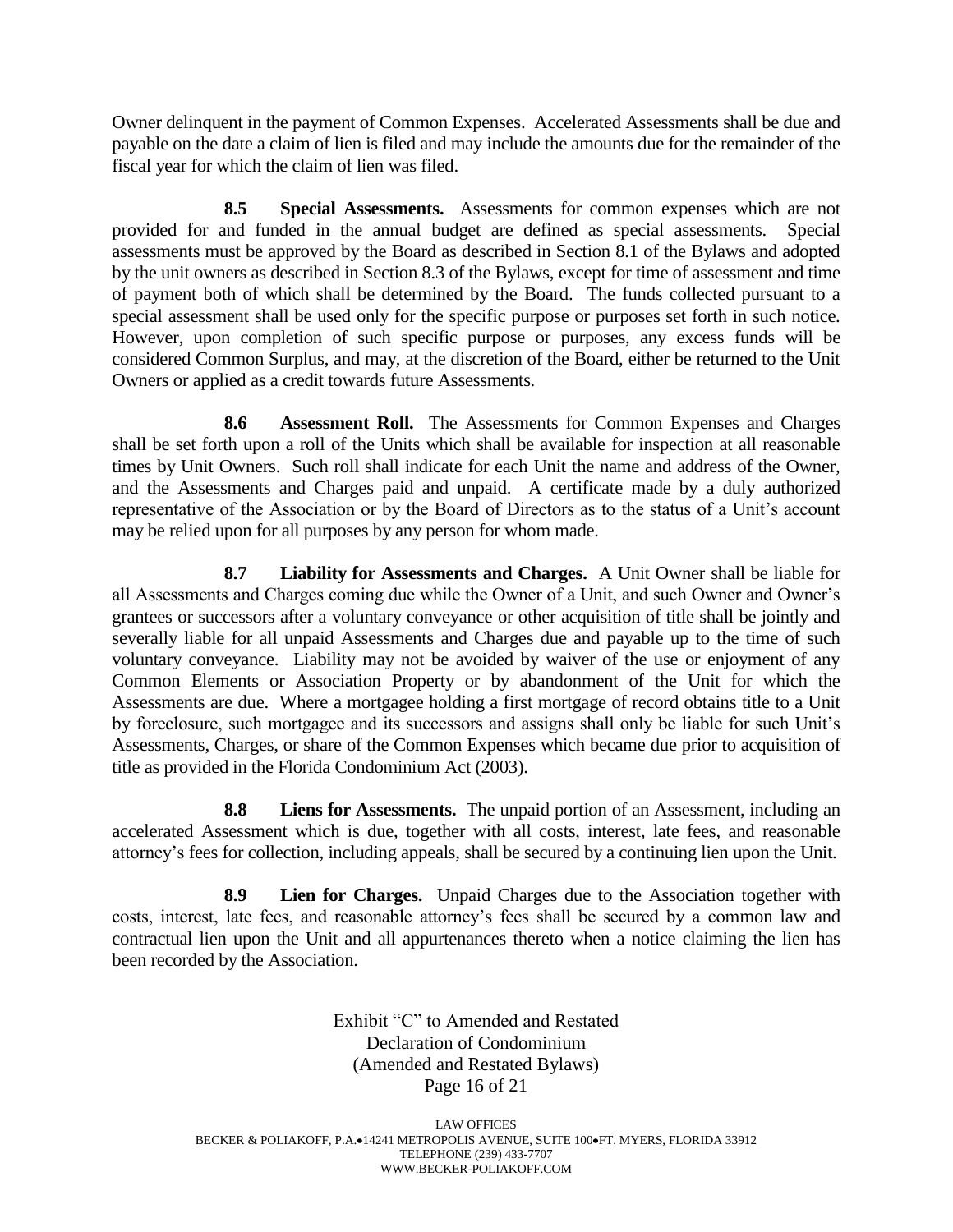**8.10 Collection — Interest; Administrative Late Fee; Application of**  Payments. Assessments or Charges paid on or before ten days after the date due shall not bear interest, but all sums not paid on or before thirty days shall bear interest at the highest rate permitted by law from the date due until paid. In addition to such interest the Association may charge an administrative late fee in an amount not to exceed the greater of \$25 or 5% of each installment of the Assessment for which payment is late, or the maximum late fee permissible by law. The Association may also accelerate all Assessments or Charges which are accrued, but not yet due, in the manner provided by law. All payments upon account shall be first applied to interest, then the late fee, then to any costs and reasonable attorney's fees incurred, and then to the Assessment payment first due.

**8.11 Collection — Suit.** The Association, at its option, may enforce collection of delinquent Assessments or Charges by suit at law, by foreclosure of the lien securing the Assessments or Charges, or by any other remedy available under the laws of the State of Florida, and in any event the Association shall be entitled to recover the payments which are delinquent at the time of collection, judgment, or decree, together with those which have become due by acceleration or which have thereafter become due, plus interest thereon, and all costs incident to the collection and the proceedings, including reasonable attorney's fees, incurred before trial, at trial, and on appeal. The Association may attach rental income for delinquent Units and may withhold approval for the sale, Lease, or other transfer of a Unit, or any interest therein, until all past due Assessments, interest, late fees, costs, and attorney's fees have been paid in full. The Association must deliver or mail by certified mail to the Unit Owner a written notice of its intention to foreclose the lien as provided by law.

**8.12 Accounts.** All sums collected from Assessments or Charges shall be credited to accounts from which shall be paid the expenses for which the respective Assessments or Charges are made.

**8.13 Association Depository.** The Depository of the Association in which the funds of the Association shall be deposited, shall be financial institutions authorized to do business in Florida which carry FDIC insurance or equivalent private insurance such as insurance placed through the Society Investor Protection Corporation (SIPC), as shall be designated by the Board of Directors. Alternatively, the Association may deposit funds with brokerage houses or institutions which are members of the National Association of Securities Dealers, Inc. and insured by SIPC or equivalent industry insurance. Assessment funds in the possession of the Association not in the form of cash, whether operating, reserve or special assessment funds, shall, to the extent possible and practicable, be invested in US treasury or US government agency bonds. Withdrawal of money from those accounts shall be only by checks or other withdrawal instruments signed by those persons as are authorized by the Directors.

> Exhibit "C" to Amended and Restated Declaration of Condominium (Amended and Restated Bylaws) Page 17 of 21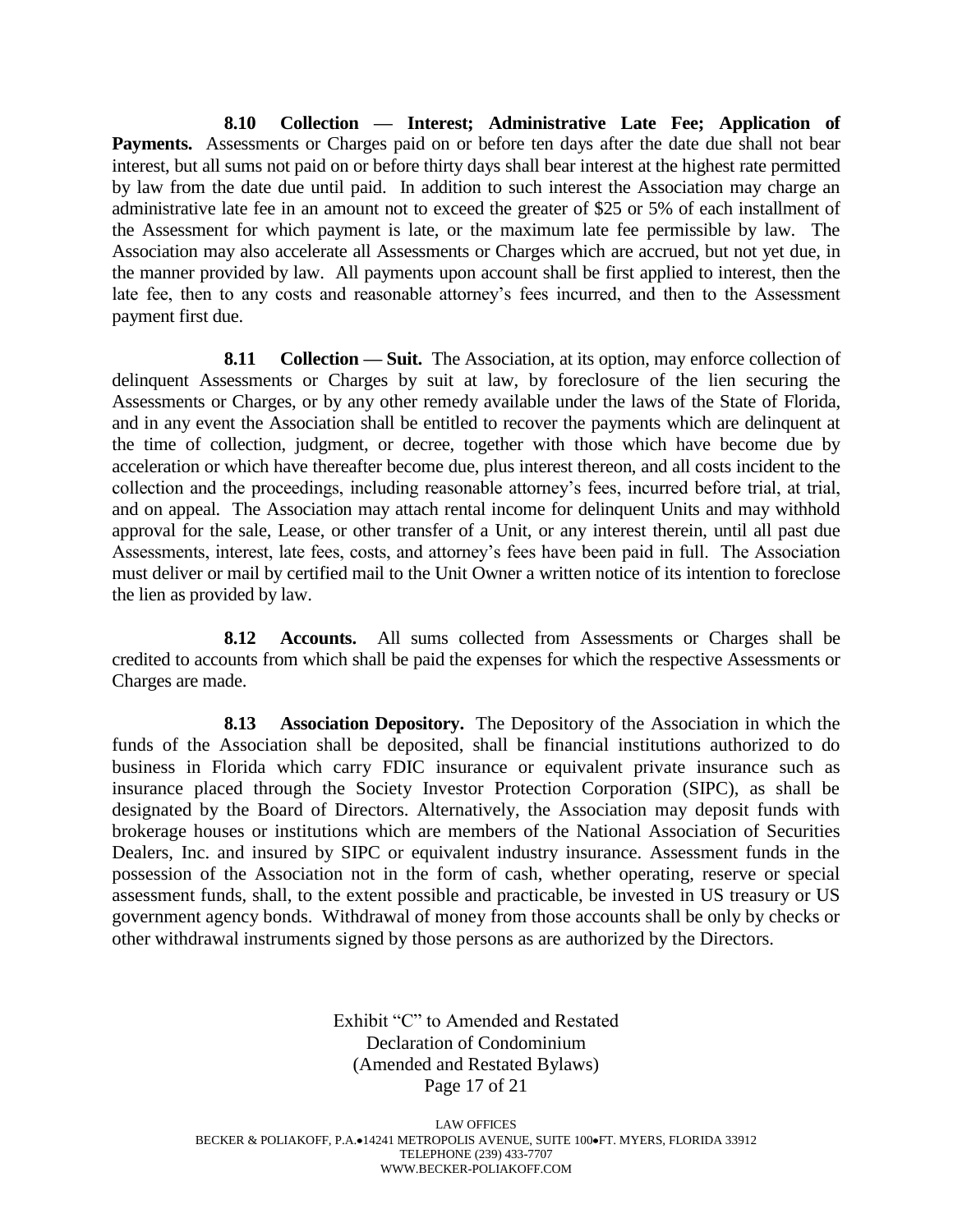**8.14 Investment Policy.** The Board shall establish an investment policy for all funds of the Association available for investment in consultation with the Treasurer of the Board and consistent with Section 5.5 of the Bylaws. Such policy shall become a permanent part of the Association's policy manual and shall be used as a benchmark in the Board's periodic review of its investment portfolio. In establishing the investment policy the Board shall, to the extent possible and practicable, utilize the following investment principles: (1) the use of external professional investment managers; (2) protection of principal of assessment funds held as described in Section 8.13 of the Bylaws; (3) application of the principle of diversification of investments for non-assessment funds held within the context of the "prudent person" rule; (4) automatic reinvestment of interest and dividends received from invested assets; (5) optimizing investment income yield; and (6) implementing a long-term investment outlook by holding debt securities to maturity and equity securities for a period of at least five years.

**8.15 Commingling of Funds.** All funds shall be maintained separately in the Association's name. No community association manager or business entity required to be licensed or registered under Section 468.432, Florida Statutes (2003), as amended from time to time, no agent, employee, officer, or Director of the Association shall commingle any Association funds with his funds or with the funds of any other condominium association or community association as defined in Section 468.431, Florida Statutes (2003), as amended from time to time, or with those of any other entity. Reserve funds and operating funds of the Association may be commingled for investment purposes, as provided by law.

**8.16 Fidelity Bonding.** The Association shall obtain and maintain adequate fidelity bonding in the minimum principal sum set forth in Section 718.112(2)(j), Florida Statutes (2003), as amended from time to time, for each person (whether or not a Director) who controls or disburses Association funds, and the President, Vice President, Secretary and Treasurer. The Association shall bear the cost of bonding. In the case of a licensed manager, the cost of bonding may be reimbursed by the Association as the parties may agree. All persons providing management services to the Association, or otherwise having the authority to control or disburse Assessment funds, shall provide the Association with a certificate of insurance evidencing compliance with this paragraph, naming the Association as an insured under said policy.

**9. PARLIAMENTARY RULES.** Robert's Rules of Order (latest edition) shall be used as a guide in the conduct of members' meetings, Board meetings, and committee meetings to ensure fairness, impartiality, and respect for minority views without unduly burdening majority rights. Meetings shall also be conducted in accordance with these Bylaws and the procedures established by the Board from time to time, including the form of voting documents to be used. The ruling of the Chair of the meetings unless he or the Board of Directors designates a third person, as Parliamentarian, shall be binding unless contrary to law.

> Exhibit "C" to Amended and Restated Declaration of Condominium (Amended and Restated Bylaws) Page 18 of 21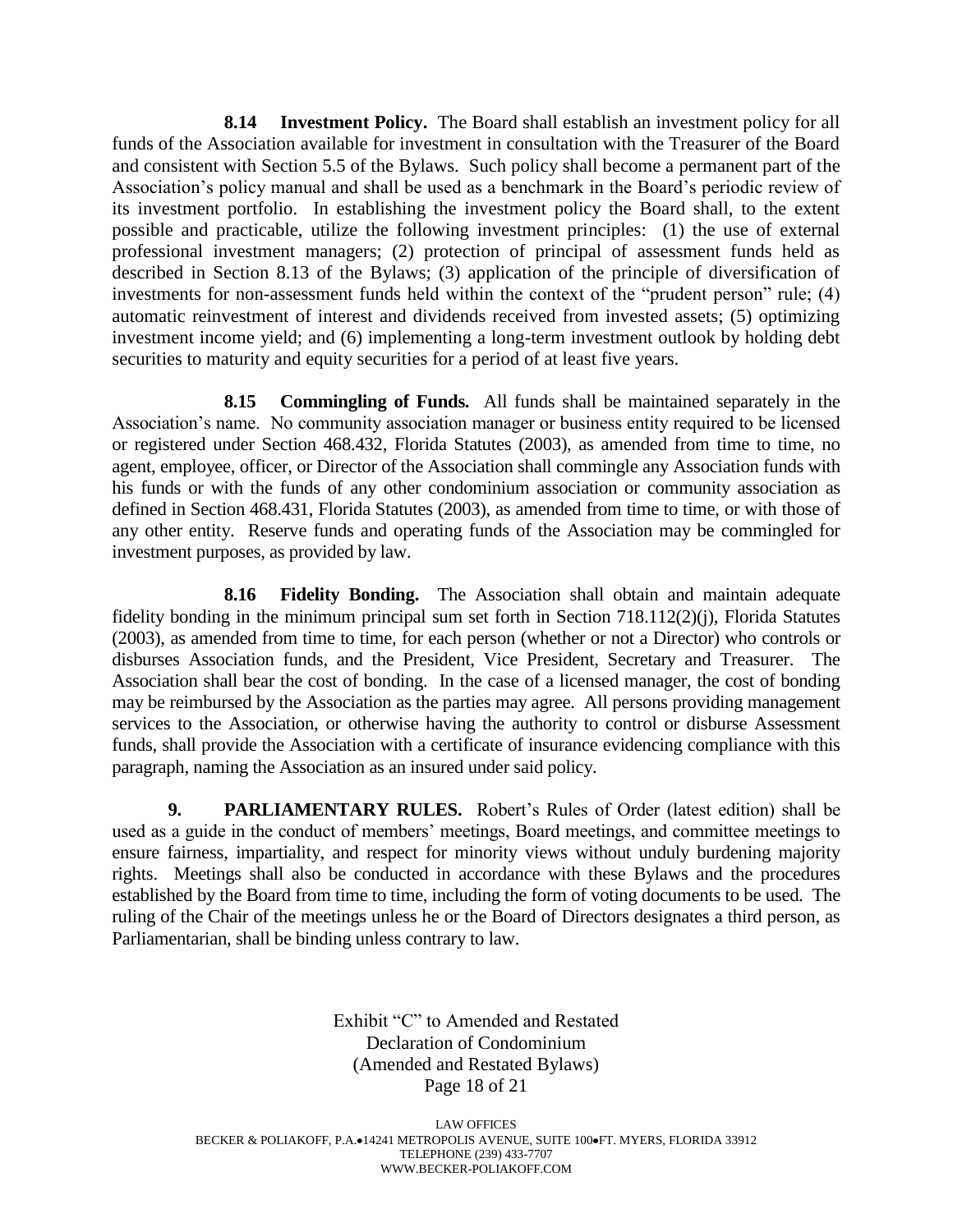**10. BYLAW AMENDMENTS.** Amendments to the Bylaws shall be adopted in the following manner:

**10.1 Proposal of Amendments.** An amendment may be proposed by either a majority of the Directors or by ten percent (10%)of the entire voting interests.

**10.2 Proposed Amendment Format.** Proposals to amend existing Bylaws shall contain the full text of the article to be amended. New words shall be underlined and words to be deleted shall be lined through with hyphens. If the proposed change is so extensive that this procedure would hinder rather than assist understanding, a notation must be inserted immediately preceding the proposed amendment saying, "SUBSTANTIAL REWORDING OF BYLAWS. SEE BYLAW NUMBER \_\_ FOR PRESENT TEXT."

**10.3. Notice**. Copies of proposed amendments shall be included in the notice of any meeting at which a proposed amendment is to be considered or in connection with documentation for action without a meeting.

**10.4 Adoption of Amendments.** A resolution for the adoption of a proposed amendment may be adopted by a vote of sixty-seven percent (67%) of the voting interests of the Association present (in person or by proxy) and voting at a duly noticed meeting at which a quorum is present, or by the written agreement of sixty-seven percent (67%) of the entire voting interests. Amendments correcting errors, omissions or scrivener's errors may be executed by the officers of the Association, upon Board approval, without need for Association membership vote.

**10.5 Effective Date.** An amendment when adopted shall become effective after being recorded in the Lee County Public Records according to law.

**10.6 Automatic Amendment.** These Bylaws shall be deemed amended, if necessary, so as to make the same consistent with the provisions of the Declaration of Condominium or the Articles of Incorporation. Whenever Chapter 718, Florida Statutes (2003) Chapter 617, Florida Statutes (2003), or other applicable statutes or administrative regulations are amended to impose procedural requirements less stringent than set forth in these Bylaws, the Board may operate the Association pursuant to the less stringent requirements. The Board of Directors, without a vote of the Owners, may adopt by majority vote, amendments to these Bylaws as the Board deems necessary to comply with such operational changes as may be enacted by future amendments to Chapters 607, 617, and 718 of the Florida Statutes (2003), or such other statutes or administrative regulations as required for the operation of the Association.

**10.7. Proviso**. Provided, however, that no amendment shall change the configuration of any Unit or the share in the Common Elements appurtenant to it, or increase the Owner's share of the Common Expenses, unless the record Owner of the Unit concerned and all

> Exhibit "C" to Amended and Restated Declaration of Condominium (Amended and Restated Bylaws) Page 19 of 21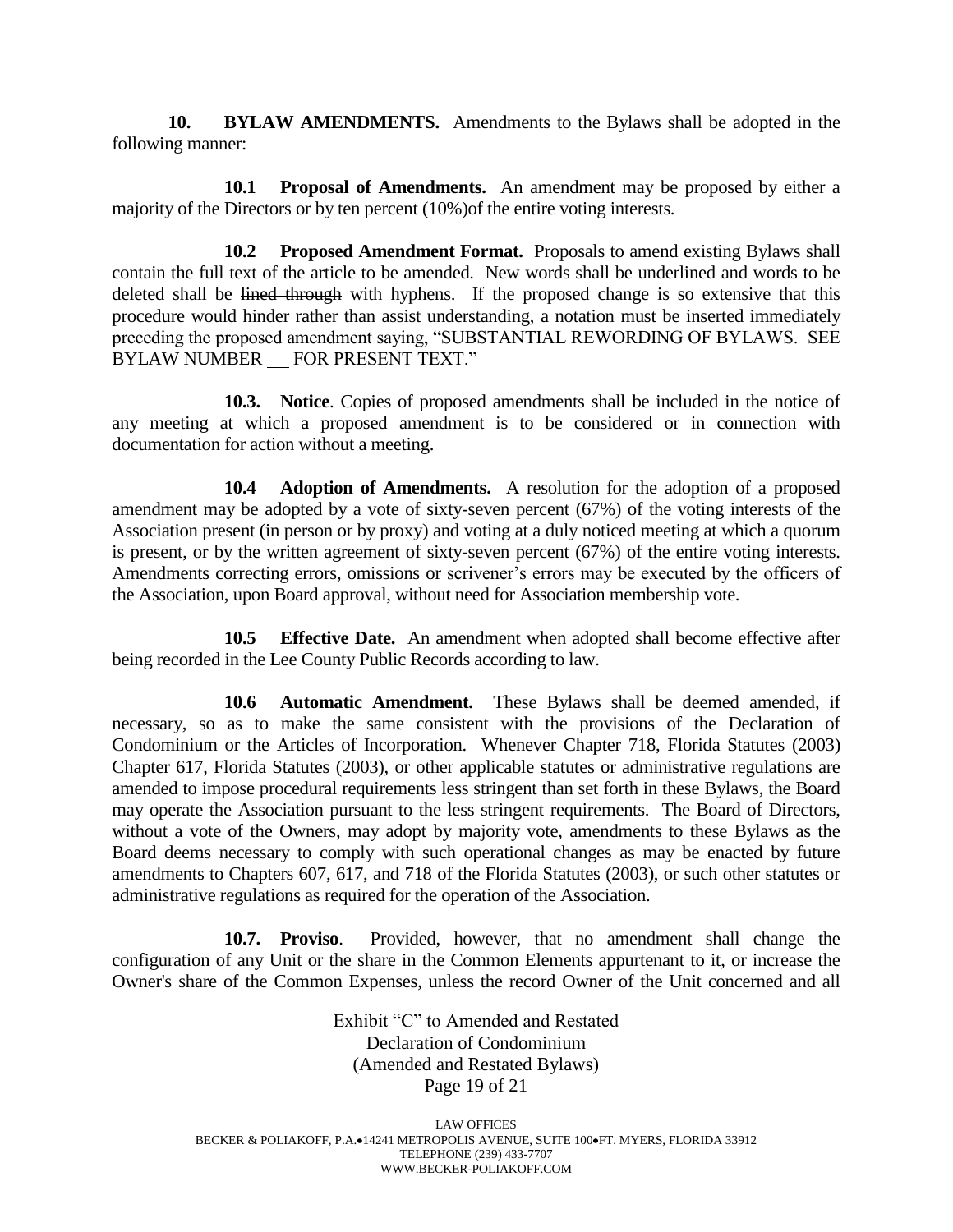record Owners of the mortgages on such apartment shall join in the execution of the amendment, and all other Unit Owners approve the amendment.

## **11. DISPUTE RESOLUTION**.

**11.1 Mandatory Arbitration.** If unresolved, disputes between the Board and Unit Owners as defined in Section 718.1255(1), Florida Statutes (2003) must be arbitrated in mandatory non-binding arbitration proceedings as provided in the Condominium Act prior to commencing litigation, so long as the Condominium Act requires such arbitration.

**11.2 Unit Owner Inquiries.** When a Unit Owner files a written inquiry by certified mail with the Board, the Board shall respond in writing to the Unit Owner within 30 days of receipt of said inquiry. The Board's response shall either give a substantive response to the inquirer, or notify the inquirer that legal advice has been requested, or notify the inquirer that advice has been requested from the Association's counsel or the Division. If the Board requests advice from the Division, the Board shall, within ten days of its receipt of the advice, provide in writing a substantive response to the inquirer. If a legal opinion is requested, the Board shall, within 60 days after the receipt of the inquiry, provide in writing a substantive response to the inquirer. The failure to provide a substantive response to the inquirer as provided herein precludes the Association from recovering attorney's fees and costs in any subsequent litigation, administrative proceeding, or arbitration arising out of the inquiry. Absent a different rule adopted by the Board of Directors, the Board shall only be obligated to respond to one inquiry per month pertinent to any particular Unit. In the event of a grievance of a Unit Owner against the Association, the Board of Directors, or a member thereof, written notice in detail of the grievance shall be given the Directors prior to the institution of litigation, (including but not limited to arbitration) and they shall be allowed a period of 30 days in which to resolve the grievance.

**11.3 Other Remedies.** Nothing herein shall preclude the Association from pursuing any remedy for the violation of the Condominium Documents or disputes with a Unit Owner or other party as may be available to the Association under the laws of the State of Florida or the Condominium Documents.

**12. MISCELLANEOUS.** The following miscellaneous provisions shall apply to these Bylaws and the Condominium Documents.

**12.1 Conflicts.** The term "Condominium Documents," as used in these Bylaws and elsewhere shall include the Declaration of Condominium, Articles of Incorporation, these Bylaws, the Rules and Regulations of the Association, the Plats, Surveys, Plot Plans, and graphic descriptions of improvements of record, and all other exhibits to the original Declaration of Condominium. In the event of a conflict between the language in the Declaration of Condominium and the graphic descriptions of record, the graphic description of record shall control. In the event

> Exhibit "C" to Amended and Restated Declaration of Condominium (Amended and Restated Bylaws) Page 20 of 21